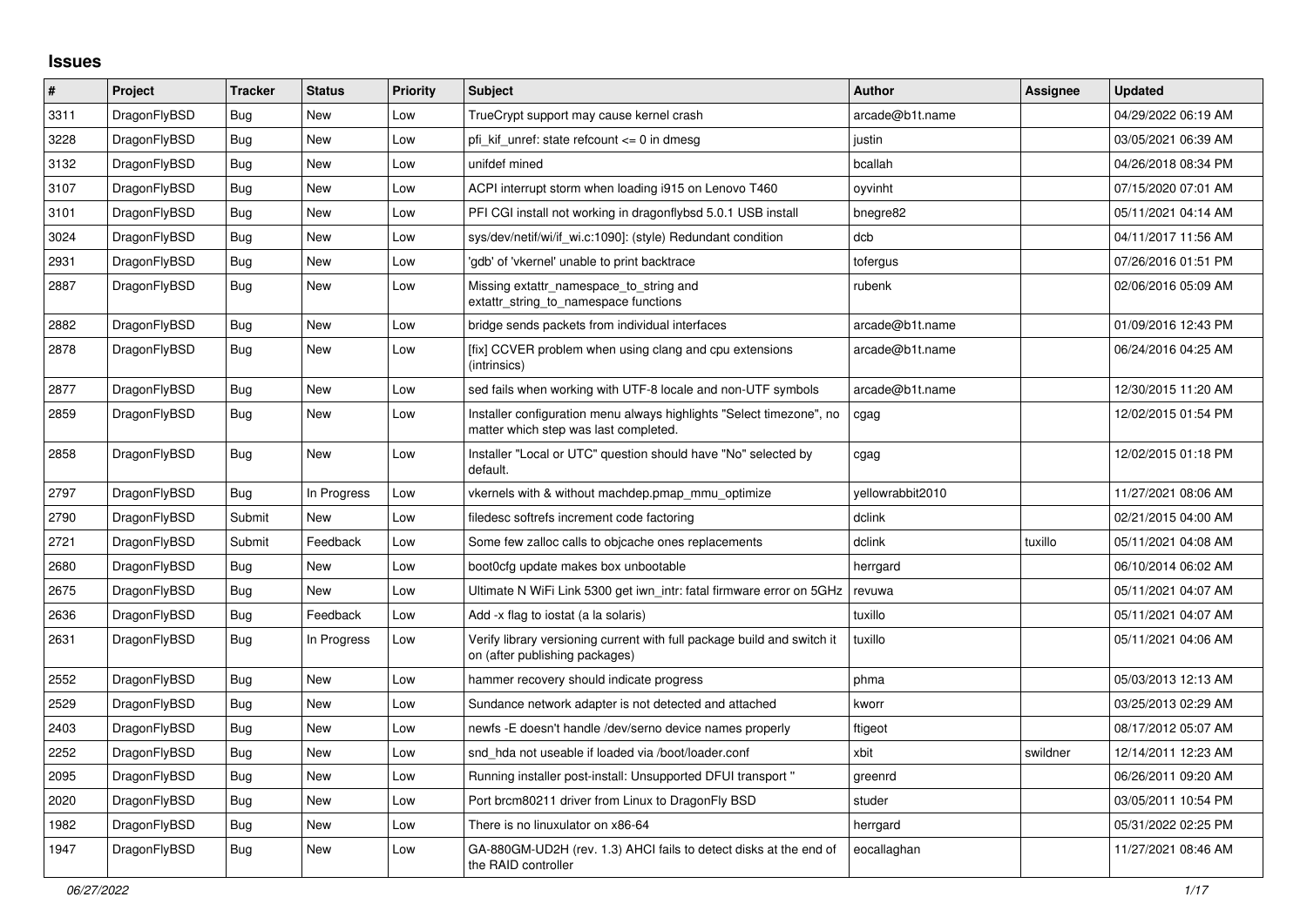| ∦    | Project      | <b>Tracker</b> | <b>Status</b> | <b>Priority</b> | <b>Subject</b>                                                                                            | <b>Author</b>      | Assignee | <b>Updated</b>      |
|------|--------------|----------------|---------------|-----------------|-----------------------------------------------------------------------------------------------------------|--------------------|----------|---------------------|
| 1882 | DragonFlyBSD | <b>Bug</b>     | New           | Low             | Idea for handling new USB vendor/device codes                                                             | bmk                |          | 10/20/2010 12:15 PM |
| 1819 | DragonFlyBSD | Bug            | In Progress   | Low             | truss - Major revamping task list                                                                         | tuxillo            | tuxillo  | 11/27/2021 08:45 AM |
| 1714 | DragonFlyBSD | <b>Bug</b>     | New           | Low             | hwpmc                                                                                                     | alexh              | swildner | 08/18/2012 02:03 PM |
| 1538 | DragonFlyBSD | <b>Bug</b>     | New           | Low             | mountroot should probe file systems                                                                       | corecode           | alexh    | 11/24/2010 06:35 PM |
| 1532 | DragonFlyBSD | <b>Bug</b>     | <b>New</b>    | Low             | jemalloc doesn't work on DragonFly                                                                        | hasso              | sjg      | 08/02/2011 01:14 AM |
| 1428 | DragonFlyBSD | <b>Bug</b>     | Feedback      | Low             | POSIX.1e implementation is too old                                                                        | hasso              | tuxillo  | 05/11/2021 04:00 AM |
| 1313 | DragonFlyBSD | Bug            | New           | Low             | Signal code in kernel needs major overhaul (signal queues,<br>si code, si addr)                           | hasso              |          | 05/11/2021 04:00 AM |
| 1148 | DragonFlyBSD | <b>Bug</b>     | In Progress   | Low             | BCM4311 wireless network adapter detected but not functional                                              | archimedes.gaviola |          | 05/11/2021 04:00 AM |
| 1127 | DragonFlyBSD | <b>Bug</b>     | Feedback      | Low             | cdrom drive not detected                                                                                  | tgr                | corecode | 01/15/2015 08:55 AM |
| 725  | DragonFlyBSD | <b>Bug</b>     | In Progress   | Low             | 'make distribution' fails w/'ro' /usr/obj                                                                 | c.turner           |          | 03/09/2013 01:01 PM |
| 679  | DragonFlyBSD | <b>Bug</b>     | New           | Low             | Netgraph backward compatibility for old *LEN constants                                                    | nant               | nant     | 02/18/2014 05:45 AM |
| 600  | DragonFlyBSD | <b>Bug</b>     | New           | Low             | /sys/libkern/karc4random                                                                                  | robin_carey5       | profmakx | 01/19/2015 03:07 AM |
| 385  | DragonFlyBSD | <b>Bug</b>     | Feedback      | Low             | Mail archive address removal                                                                              | justin             | justin   | 03/09/2013 11:24 AM |
| 293  | DragonFlyBSD | <b>Bug</b>     | Feedback      | Low             | Various updates to the handbook                                                                           | victor             | victor   | 03/10/2013 04:46 AM |
| 285  | DragonFlyBSD | <b>Bug</b>     | Feedback      | Low             | interrupt latency with re without ip address configured                                                   | thomas.nikolaisen  |          | 02/20/2014 10:30 AM |
| 3318 | DragonFlyBSD | <b>Bug</b>     | In Progress   | Normal          | Segmenation fault when a process resumed with checkpt exits                                               | zabolekar          | tuxillo  | 06/18/2022 08:24 AM |
| 3317 | DragonFlyBSD | <b>Bug</b>     | In Progress   | Normal          | Network vtnet0 not working on Hetzner cloud                                                               | mneumann           |          | 06/18/2022 03:55 AM |
| 3316 | DragonFlyBSD | <b>Bug</b>     | New           | Normal          | hammer2 dirent create() allows creating >1 dirents with the same<br>name                                  | tkusumi            |          | 06/05/2022 12:35 PM |
| 3314 | DragonFlyBSD | <b>Bug</b>     | New           | Normal          | Bring virtio console(4) from FreeBSD                                                                      | tuxillo            | tuxillo  | 05/29/2022 08:24 AM |
| 3313 | DragonFlyBSD | <b>Bug</b>     | New           | Normal          | Can't boot from my live USB at all. The kernel loading process<br>hangs.                                  | rempas             |          | 06/03/2022 12:16 AM |
| 3312 | DragonFlyBSD | Submit         | <b>New</b>    | Normal          | hammer2: redundant chain modify after chain creation                                                      | tkusumi            |          | 05/15/2022 01:35 PM |
| 3310 | DragonFlyBSD | Bug            | In Progress   | Normal          | NVMM+QEMU fail to boot with UEFI: Mem Assist Failed<br>[gpa=0xfffffff0]                                   | liweitianux        |          | 01/11/2022 03:22 PM |
| 3302 | DragonFlyBSD | <b>Bug</b>     | New           | Normal          | Will not boot on System76 Lemur Pro (lemp10)                                                              | piecuch            |          | 11/03/2021 10:21 AM |
| 3301 | DragonFlyBSD | Bug            | New           | Normal          | Gkrellm from the packages is not showing logged in users in main<br>window, logged in users always $== 0$ | adrian             |          | 01/08/2022 04:24 AM |
| 3300 | DragonFlyBSD | <b>Bug</b>     | New           | Normal          | Running Xvnc from TigerVNC package through the INETD daemon<br>in TCP WAIT mode fails hard                | adrian             |          | 01/08/2022 04:25 AM |
| 3299 | DragonFlyBSD | Bug            | In Progress   | Normal          | DragonFlyBSD reports utterly wrong uptime (most of the time, right<br>after booting in)                   | adrian             |          | 11/11/2021 01:43 PM |
| 3298 | DragonFlyBSD | <b>Bug</b>     | New           | Normal          | Running "w" and having logged in via XDM through VNC, "w" prints<br>an extra error message                | piecuch            |          | 10/25/2021 09:16 AM |
| 3295 | DragonFlyBSD | <b>Bug</b>     | In Progress   | Normal          | Adapt devel/libvirt for nvmm                                                                              | tuxillo            | tuxillo  | 11/03/2021 04:56 PM |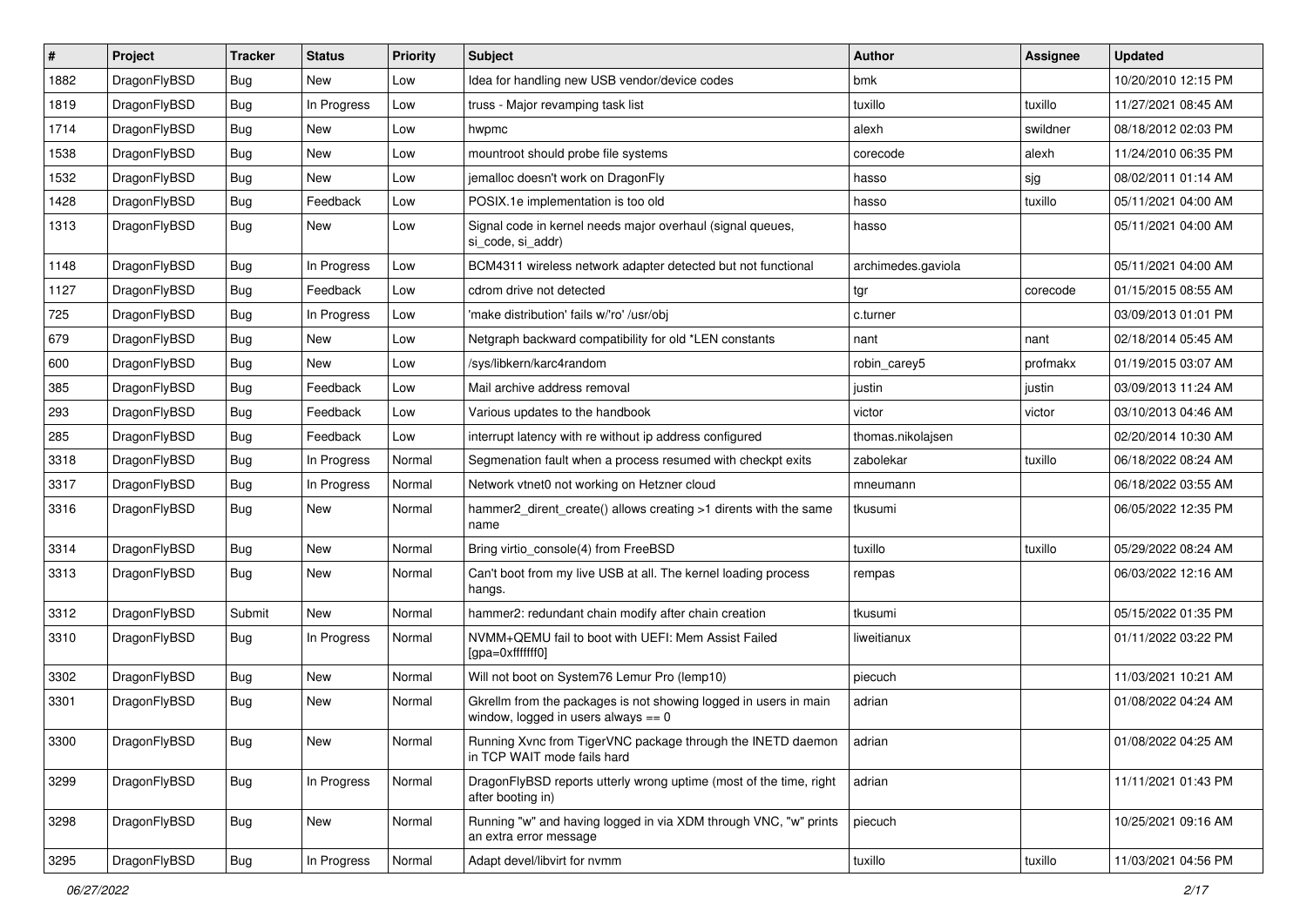| $\vert$ # | Project      | <b>Tracker</b> | <b>Status</b> | <b>Priority</b> | <b>Subject</b>                                                                          | <b>Author</b>   | Assignee | <b>Updated</b>      |
|-----------|--------------|----------------|---------------|-----------------|-----------------------------------------------------------------------------------------|-----------------|----------|---------------------|
| 3284      | DragonFlyBSD | <b>Bug</b>     | <b>New</b>    | Normal          | Wrong towlower() result for U+038A                                                      | bhaible         |          | 07/10/2021 03:34 AM |
| 3283      | DragonFlyBSD | <b>Bug</b>     | <b>New</b>    | Normal          | mknodat() cannot create FIFOs                                                           | bhaible         |          | 07/10/2021 03:34 AM |
| 3282      | DragonFlyBSD | <b>Bug</b>     | <b>New</b>    | Normal          | unexpected errno value from fopen()                                                     | bhaible         |          | 07/10/2021 03:34 AM |
| 3281      | DragonFlyBSD | Bug            | <b>New</b>    | Normal          | Crash after leaving unattended for a while                                              | bhaible         |          | 07/10/2021 03:32 AM |
| 3280      | DragonFlyBSD | <b>Bug</b>     | <b>New</b>    | Normal          | KMS console and i915(4) not working in 6.0                                              | cmusser         |          | 07/10/2021 03:35 AM |
| 3278      | DragonFlyBSD | <b>Bug</b>     | New           | Normal          | Second screen image is distorted                                                        | arcade@b1t.name |          | 07/10/2021 03:36 AM |
| 3276      | DragonFlyBSD | Submit         | <b>New</b>    | Normal          | Add option controlling whether gpt expand expands the last partition<br>(needs testing) | falsifian       |          | 07/10/2021 03:35 AM |
| 3269      | DragonFlyBSD | Bug            | In Progress   | Normal          | Is double-buffer'd buf still required by HAMMER2 ?                                      | tkusumi         |          | 05/12/2021 04:09 PM |
| 3252      | DragonFlyBSD | Bug            | <b>New</b>    | Normal          | tcsetattr/tcgetattr set errno incorrectly on non-TTY                                    | tonyc           |          | 10/26/2020 09:34 PM |
| 3249      | DragonFlyBSD | <b>Bug</b>     | <b>New</b>    | Normal          | HAMMER2 fsync(2) not working properly                                                   | tkusumi         |          | 09/21/2020 07:07 AM |
| 3247      | DragonFlyBSD | Bug            | <b>New</b>    | Normal          | Kernel panic doing nothing much                                                         | phma            |          | 09/12/2020 11:40 PM |
| 3246      | DragonFlyBSD | <b>Bug</b>     | <b>New</b>    | Normal          | HAMMER2 unable to handle ENOSPC properly                                                | tkusumi         |          | 09/04/2020 11:11 AM |
| 3245      | DragonFlyBSD | Bug            | New           | Normal          | panic: free: guard1x fail, i915 load from loader.conf                                   | polachok        |          | 08/21/2020 10:36 AM |
| 3243      | DragonFlyBSD | <b>Bug</b>     | <b>New</b>    | Normal          | SMART status not reported properly for SSD disks                                        | daftaupe        |          | 09/09/2020 11:03 PM |
| 3239      | DragonFlyBSD | <b>Bug</b>     | New           | Normal          | unable to SIGKILL glitched emacs                                                        | piecuch         |          | 05/26/2020 03:30 AM |
| 3238      | DragonFlyBSD | Bug            | <b>New</b>    | Normal          | race conditions when printing from vkernel console                                      | piecuch         |          | 05/19/2020 02:50 PM |
| 3235      | DragonFlyBSD | <b>Bug</b>     | <b>New</b>    | Normal          | Kernel panic in devfs_vnops.c                                                           | mneumann        |          | 04/28/2020 07:00 AM |
| 3231      | DragonFlyBSD | Bug            | <b>New</b>    | Normal          | wifi drops on 5.8                                                                       | tse             |          | 04/06/2020 05:08 AM |
| 3227      | DragonFlyBSD | Submit         | <b>New</b>    | Normal          | Add HAMMER2 instructions in the installation medium README                              | daftaupe        |          | 03/26/2020 03:34 PM |
| 3226      | DragonFlyBSD | <b>Bug</b>     | <b>New</b>    | Normal          | Xorg freezes in vm: thread stuck in "objtrm1"                                           | peeter          |          | 04/08/2020 02:10 AM |
| 3225      | DragonFlyBSD | Bug            | <b>New</b>    | Normal          | nfsd freeze when using qemu                                                             | tse             |          | 03/17/2020 11:52 AM |
| 3224      | DragonFlyBSD | <b>Bug</b>     | <b>New</b>    | Normal          | Kernel panic when trying to ping6                                                       | zhtw            |          | 03/08/2020 08:55 AM |
| 3222      | DragonFlyBSD | <b>Bug</b>     | <b>New</b>    | Normal          | gcc - undefined reference to '__atomic_load' (missing libatomic?)                       | mneumann        |          | 02/08/2020 02:45 AM |
| 3219      | DragonFlyBSD | Bug            | <b>New</b>    | Normal          | x11/xorg port can not be build                                                          | UlasSAYGIN      |          | 03/31/2020 08:57 AM |
| 3218      | DragonFlyBSD | Bug            | <b>New</b>    | Normal          | Kernel panics are not sent to comconsole when booted over EFI                           | mqudsi          |          | 12/02/2019 08:52 PM |
| 3217      | DragonFlyBSD | <b>Bug</b>     | New           | Normal          | rescue tools: make install fails if rescue folder doesn't exist                         | dfbsd           |          | 11/27/2019 08:16 PM |
| 3215      | DragonFlyBSD | <b>Bug</b>     | <b>New</b>    | Normal          | Hang in tcdrain(3) after write(3)                                                       | noloader        |          | 11/25/2019 03:08 PM |
| 3209      | DragonFlyBSD | Bug            | New           | Normal          | svc has some minor bugs                                                                 | arcade@b1t.name |          | 10/24/2019 09:08 AM |
| 3208      | DragonFlyBSD | <b>Bug</b>     | New           | Normal          | Crash related to nfsd                                                                   | tse             |          | 06/11/2020 05:52 AM |
| 3206      | DragonFlyBSD | Submit         | New           | Normal          | update psm/kbd to FreeBSD 12.0 code                                                     | htse            |          | 10/05/2019 03:49 PM |
| 3201      | DragonFlyBSD | Submit         | New           | Normal          | Fixes make search display                                                               | htse            |          | 08/20/2021 04:02 PM |
| 3199      | DragonFlyBSD | Bug            | New           | Normal          | PFS label not found panic                                                               | tse             |          | 08/21/2019 03:51 AM |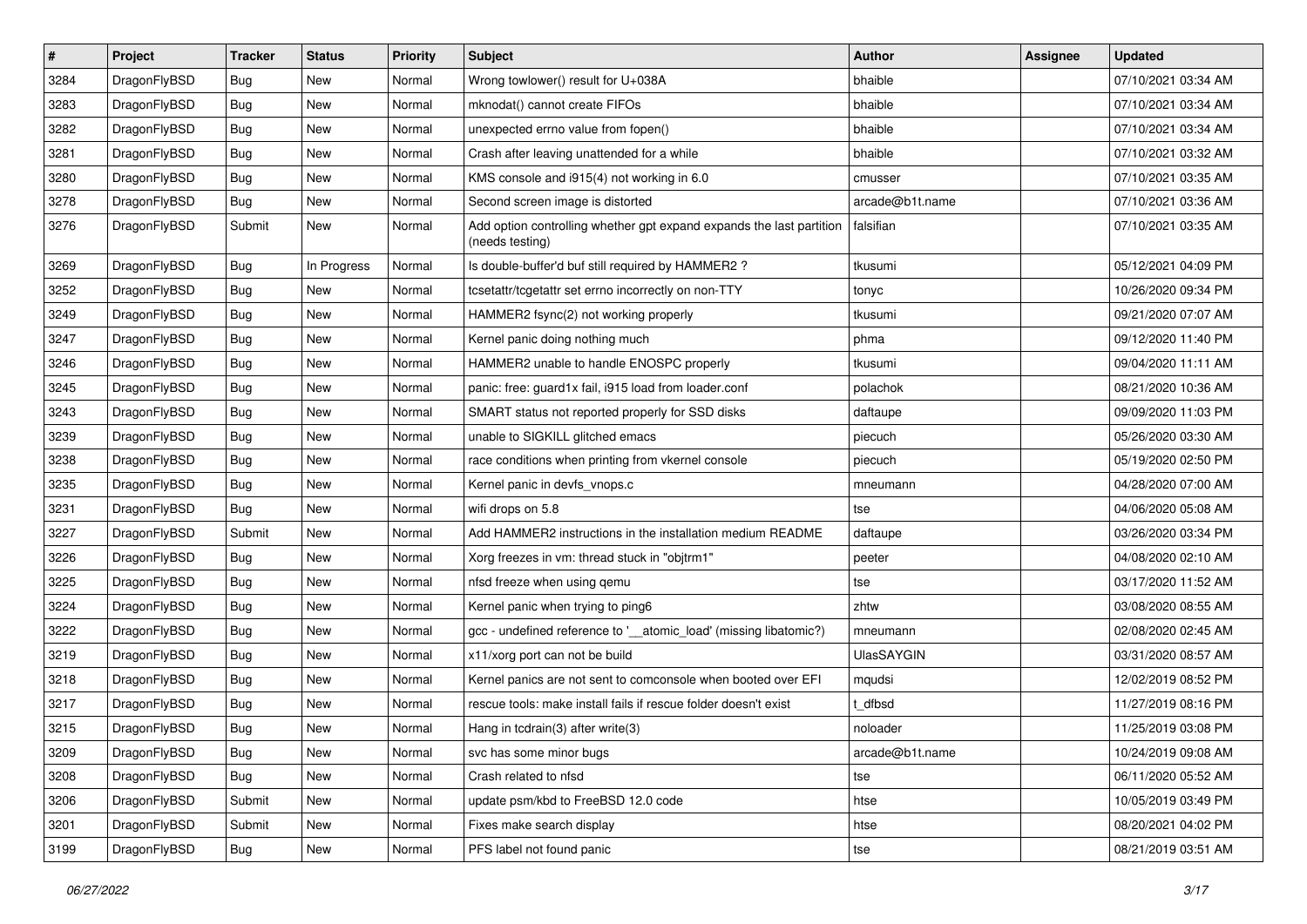| $\sharp$ | Project      | <b>Tracker</b> | <b>Status</b> | <b>Priority</b> | Subject                                                                                                            | Author                 | <b>Assignee</b> | <b>Updated</b>      |
|----------|--------------|----------------|---------------|-----------------|--------------------------------------------------------------------------------------------------------------------|------------------------|-----------------|---------------------|
| 3197     | DragonFlyBSD | <b>Bug</b>     | <b>New</b>    | Normal          | DragonFly upgrades                                                                                                 | tse                    |                 | 04/18/2020 04:18 PM |
| 3196     | DragonFlyBSD | <b>Bug</b>     | <b>New</b>    | Normal          | test issue after redmine upgrade (2)                                                                               | tuxillo                |                 | 07/05/2019 04:33 AM |
| 3189     | DragonFlyBSD | <b>Bug</b>     | New           | Normal          | Allow DragonFly Mail Agent to accept an alternate config via<br>command line switch                                | iang                   |                 | 08/16/2021 12:42 AM |
| 3184     | DragonFlyBSD | <b>Bug</b>     | New           | Normal          | tsleep(9) return value when PCATCH specified                                                                       | tkusumi                |                 | 04/03/2019 06:49 AM |
| 3170     | DragonFlyBSD | <b>Bug</b>     | New           | Normal          | repeatable nfsd crash                                                                                              | tse                    |                 | 06/11/2020 05:52 AM |
| 3165     | DragonFlyBSD | <b>Bug</b>     | <b>New</b>    | Normal          | Looping at boot time                                                                                               | gop                    |                 | 12/28/2018 01:04 PM |
| 3160     | DragonFlyBSD | Submit         | In Progress   | Normal          | State the implementation difference in pkill/pgrep manual                                                          | sevan                  | tuxillo         | 06/03/2022 05:15 PM |
| 3157     | DragonFlyBSD | Bug            | New           | Normal          | TP-Link UE300 not working in 5.2-RELEASE                                                                           | tuxillo                |                 | 11/15/2018 02:08 PM |
| 3154     | DragonFlyBSD | Submit         | New           | Normal          | Update serial handling in bootloader                                                                               | ddegroot               | dillon          | 11/06/2018 11:21 PM |
| 3152     | DragonFlyBSD | <b>Bug</b>     | Feedback      | Normal          | Console's size in ttyv0 and single user mode is sticking to 80x25,<br>while ttyv1 can make use of the whole screen | overtime               |                 | 02/24/2019 01:08 AM |
| 3147     | DragonFlyBSD | Submit         | <b>New</b>    | Normal          | Enable headless installation                                                                                       | ddegroot               |                 | 10/09/2018 01:25 PM |
| 3145     | DragonFlyBSD | Submit         | In Progress   | Normal          | Update libelf to FreeBSD 12 current and build as base library usable<br>by ports                                   | davshao                | tuxillo         | 08/20/2021 03:58 PM |
| 3143     | DragonFlyBSD | Bug            | <b>New</b>    | Normal          | assertion "0" failed in hammer2 inode xop chain sync                                                               | cbin                   |                 | 07/18/2018 12:50 PM |
| 3142     | DragonFlyBSD | Submit         | New           | Normal          | lib/libdmsg: Unbreak using new API EVP_CIPHER_CTX_new()                                                            | tkusumi                |                 | 07/08/2018 04:18 AM |
| 3141     | DragonFlyBSD | <b>Bug</b>     | <b>New</b>    | Normal          | dhclient blocks boot process                                                                                       | rowo                   |                 | 12/16/2018 11:01 AM |
| 3139     | DragonFlyBSD | Bug            | New           | Normal          | USB Mouse Does Not Work in DragonflyBSD guest on VirtualBox                                                        | chiguy1256             |                 | 06/24/2018 10:14 PM |
| 3135     | DragonFlyBSD | Submit         | <b>New</b>    | Normal          | Add EVFILT_RECV and EVFILT_SEND                                                                                    | tautolog               |                 | 05/25/2018 09:59 PM |
| 3134     | DragonFlyBSD | <b>Bug</b>     | New           | Normal          | RFC 3021 (/31 networks) appear to be unsupported                                                                   | jailbird               |                 | 05/16/2018 11:03 PM |
| 3120     | DragonFlyBSD | <b>Bug</b>     | New           | Normal          | Intel AC 8260 firmware does not load                                                                               | Vintodrimmer           |                 | 08/28/2018 03:30 AM |
| 3117     | DragonFlyBSD | <b>Bug</b>     | New           | Normal          | Problem with colours if "intel" video-driver used                                                                  | dpostolov              |                 | 01/07/2018 11:35 PM |
| 3116     | DragonFlyBSD | <b>Bug</b>     | New           | Normal          | da0 detects on very big volume if to _remove_ usb install stick and<br>reboot on Intel NUC5PPYH                    | dpostolov              |                 | 01/07/2018 09:40 PM |
| 3110     | DragonFlyBSD | <b>Bug</b>     | <b>New</b>    | Normal          | crash with ipfw3 under load                                                                                        | bnegre82               |                 | 12/09/2017 06:22 AM |
| 3089     | DragonFlyBSD | <b>Bug</b>     | In Progress   | Normal          | vtnet(4) - disable TCP checksum offload by default                                                                 | jlane                  | vadaszi         | 05/11/2021 04:14 AM |
| 3076     | DragonFlyBSD | <b>Bug</b>     | New           | Normal          | sys/dev/netif/ig_hal/e1000_ich8lan.c:1594: sanity checking mixup?                                                  | dcb                    |                 | 10/11/2017 01:58 AM |
| 3052     | DragonFlyBSD | <b>Bug</b>     | <b>New</b>    | Normal          | panic DragonFly v4.8.1-RELEASE by mounting a malformed NTFS<br>image [64.000]                                      | open.source@ribose.com |                 | 08/14/2017 03:22 AM |
| 3051     | DragonFlyBSD | <b>Bug</b>     | New           | Normal          | panic DragonFly v4.8.1-RELEASE by mounting a malformed NTFS<br>image [12.000]                                      | open.source@ribose.com |                 | 08/14/2017 03:20 AM |
| 3049     | DragonFlyBSD | <b>Bug</b>     | New           | Normal          | panic DragonFly v4.8.1-RELEASE by mounting a malformed<br>msdosfs image [12.128]                                   | open.source@ribose.com |                 | 08/14/2017 02:53 AM |
| 3047     | DragonFlyBSD | <b>Bug</b>     | New           | Normal          | HAMMER critical write error                                                                                        | samuel                 |                 | 06/19/2019 09:50 AM |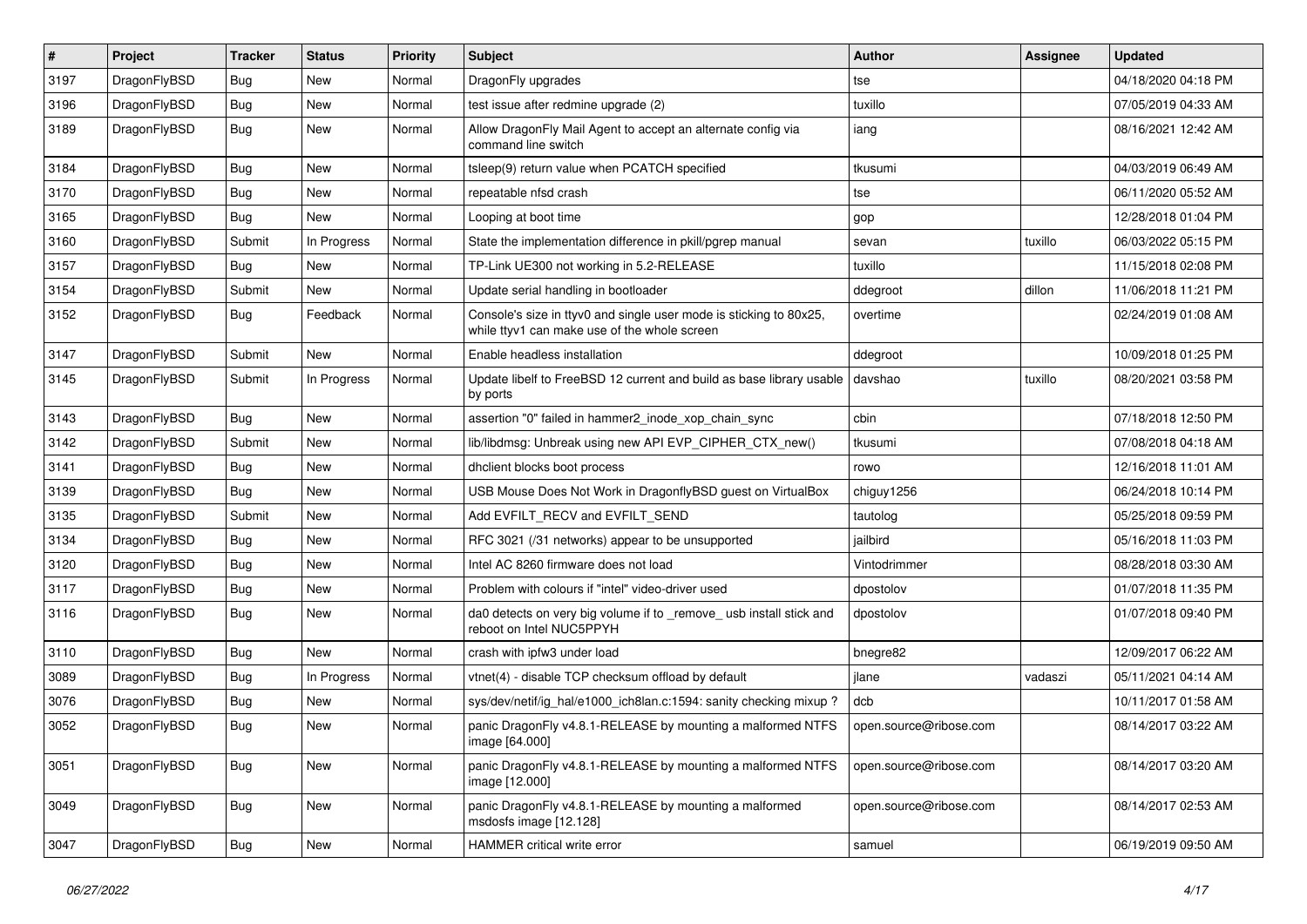| $\pmb{\#}$ | Project      | <b>Tracker</b> | <b>Status</b> | <b>Priority</b> | Subject                                                                                                 | Author            | Assignee | <b>Updated</b>      |
|------------|--------------|----------------|---------------|-----------------|---------------------------------------------------------------------------------------------------------|-------------------|----------|---------------------|
| 3041       | DragonFlyBSD | Submit         | New           | Normal          | firmware: Remove embedding of multiple images in one module.                                            | Anonymous         |          | 12/25/2020 02:15 AM |
| 3036       | DragonFlyBSD | Bug            | <b>New</b>    | Normal          | panic in icmp_redirect_start() ASSERT_IN_NETISR(0)                                                      | tautolog          |          | 05/11/2017 07:27 PM |
| 3035       | DragonFlyBSD | Bug            | New           | Normal          | panic: assertion "cpu >= 0 && cpu < ncpus" failed in netisr_cpuport<br>at /usr/src/sys/net/netisr2.h:87 | masu              |          | 05/11/2017 01:24 AM |
| 3031       | DragonFlyBSD | Submit         | In Progress   | Normal          | Update drm/radeon to Linux 4.7.10 as much as possible                                                   | davshao           | ftigeot  | 08/19/2021 12:33 PM |
| 3029       | DragonFlyBSD | <b>Bug</b>     | New           | Normal          | Running DflyBSD 4.8 on FreeBSD bhyve as a guest                                                         | iron              |          | 05/13/2022 04:33 AM |
| 3028       | DragonFlyBSD | Bug            | In Progress   | Normal          | installer: confusion of set/get disk encryption passphrase dialogs                                      | liweitianux       | tuxillo  | 06/03/2022 05:13 PM |
| 3025       | DragonFlyBSD | Bug            | New           | Normal          | sys/dev/powermng/powernow/powernow.c:284: bad comparison?                                               | dcb               |          | 09/23/2017 07:45 AM |
| 3022       | DragonFlyBSD | Bug            | New           | Normal          | sys/dev/netif/ath/ath/if_ath.c:2142: strange bitmask?                                                   | dcb               |          | 04/11/2017 11:49 AM |
| 3021       | DragonFlyBSD | <b>Bug</b>     | In Progress   | Normal          | sys/dev/drm/i915/i915_gem_stolen.c:115]: (error) Signed integer<br>overflow for expression '65535<<20'  | dcb               |          | 04/11/2017 12:46 PM |
| 3018       | DragonFlyBSD | <b>Bug</b>     | New           | Normal          | sys/bus/u4b/wlan/if_run.c:5464]: (style) Redundant condition                                            | dcb               |          | 04/11/2017 11:26 AM |
| 3011       | DragonFlyBSD | <b>Bug</b>     | In Progress   | Normal          | dragonfly/sys/dev/netif/re/re.c: suspicious code?                                                       | dcb               |          | 07/29/2017 01:26 AM |
| 3006       | DragonFlyBSD | Bug            | New           | Normal          | boot0cfg: panic in kern_udev.c in function _udev_dict_set_cstr when<br>installing in VirtualBox         | <b>MichiGreat</b> |          | 04/01/2017 02:22 PM |
| 2994       | DragonFlyBSD | Bug            | <b>New</b>    | Normal          | Intermittent boot hangs after git: hammer - HAMMER Version 7                                            | davshao           |          | 03/30/2017 02:06 PM |
| 2972       | DragonFlyBSD | Bug            | <b>New</b>    | Normal          | ipfw3 "deny to me" does not work correctly                                                              | mneumann          |          | 12/27/2016 12:11 PM |
| 2970       | DragonFlyBSD | Bug            | New           | Normal          | kernel 4.7: "Is -I" causes panic on UDF filesystem: "bgetvp -<br>overlapping buffer"                    | peeter            |          | 12/21/2016 02:46 AM |
| 2958       | DragonFlyBSD | Bug            | Feedback      | Normal          | Hammer FS dies during pruning after massive write load                                                  | neilb             |          | 10/11/2016 04:20 AM |
| 2957       | DragonFlyBSD | Bug            | Feedback      | Normal          | swapoff -a followed by swapon -a doesn't give your swap back                                            | neilb             |          | 10/09/2016 04:17 AM |
| 2936       | DragonFlyBSD | Bug            | New           | Normal          | loader.efi crashes while loading kernel                                                                 | spaceille         |          | 08/20/2016 06:17 AM |
| 2933       | DragonFlyBSD | Submit         | New           | Normal          | Remove unix domain socket support from cat(1)                                                           | sevan             |          | 08/01/2016 08:10 PM |
| 2924       | DragonFlyBSD | Bug            | New           | Normal          | cat -v fails to tag characters in extended table with M- prefix with<br>some locales                    | sevan             |          | 07/11/2016 07:18 AM |
| 2921       | DragonFlyBSD | Submit         | <b>New</b>    | Normal          | Allow moused to accept userland mouse events                                                            | tautolog          |          | 05/11/2021 04:08 AM |
| 2917       | DragonFlyBSD | Bug            | New           | Normal          | da8: reading primary partition table: error accessing offset<br>000000000000 for 512                    | liweitianux       |          | 05/11/2021 08:43 PM |
| 2898       | DragonFlyBSD | <b>Bug</b>     | <b>New</b>    | Normal          | <b>HAMMER</b> panic                                                                                     | pavalos           |          | 11/03/2018 07:05 AM |
| 2892       | DragonFlyBSD | Bug            | New           | Normal          | swap pager: indefinite wait bufferf error                                                               | <b>Ihmwzy</b>     |          | 02/21/2016 10:32 PM |
| 2891       | DragonFlyBSD | Bug            | New           | Normal          | Kernel panic in IEEE802.11 related code                                                                 | shamaz            |          | 05/29/2016 05:49 PM |
| 2890       | DragonFlyBSD | <b>Bug</b>     | New           | Normal          | not able to boot usb installer on Toshiba Chromebook 2                                                  | johnnywhishbone   |          | 02/22/2016 03:42 AM |
| 2886       | DragonFlyBSD | <b>Bug</b>     | New           | Normal          | dragonfly mail agent: sending a testmail causes high system load                                        | worf              |          | 02/05/2016 05:53 AM |
| 2881       | DragonFlyBSD | Bug            | New           | Normal          | Pulseaudio hangs/resets system when starting X11                                                        | mneumann          |          | 01/09/2016 03:08 AM |
| 2874       | DragonFlyBSD | Bug            | New           | Normal          | make world DESTDIR=/emptydir fails                                                                      | pascii            |          | 12/25/2015 07:04 AM |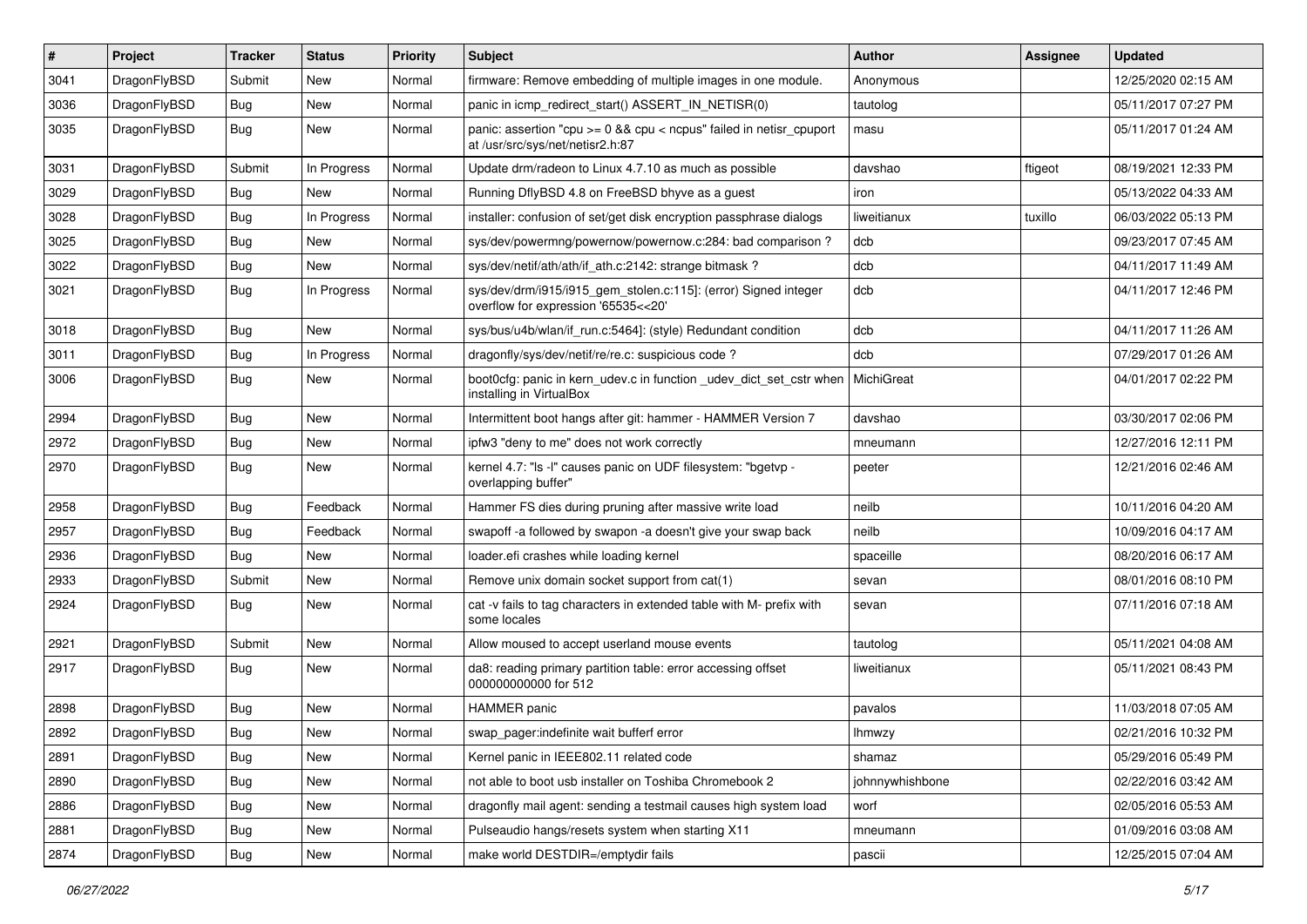| $\sharp$ | Project      | <b>Tracker</b> | <b>Status</b> | <b>Priority</b> | Subject                                                                                                                                                  | Author           | <b>Assignee</b> | <b>Updated</b>      |
|----------|--------------|----------------|---------------|-----------------|----------------------------------------------------------------------------------------------------------------------------------------------------------|------------------|-----------------|---------------------|
| 2863     | DragonFlyBSD | <b>Bug</b>     | <b>New</b>    | Normal          | HAMMER synch tid is zero                                                                                                                                 | shamaz           |                 | 12/12/2015 11:24 PM |
| 2857     | DragonFlyBSD | <b>Bug</b>     | New           | Normal          | hammer stalls via bitcoin-gt                                                                                                                             | tkusumi          |                 | 11/30/2015 06:52 AM |
| 2852     | DragonFlyBSD | <b>Bug</b>     | <b>New</b>    | Normal          | Hammer File System - hangs on undo during system boot / mount -<br>will not recover on DragonFlyBSD newer than 3.6.0                                     | abale            |                 | 05/11/2021 04:07 AM |
| 2840     | DragonFlyBSD | Bug            | New           | Normal          | wrong voltage is reported                                                                                                                                | yellowrabbit2010 |                 | 09/11/2015 06:09 PM |
| 2835     | DragonFlyBSD | Bug            | <b>New</b>    | Normal          | /usr/include/c++/5.0/bits/c++locale.h likes<br>POSIX_C_SOURCE>=200809                                                                                    | davshao          |                 | 11/18/2015 03:40 AM |
| 2822     | DragonFlyBSD | Bug            | <b>New</b>    | Normal          | USB 3.0 stick throws "reading primary partition table: error<br>accessing offset 000[] for 152" error, while the stick works on any<br>other OS I tested | revuwa           | profmakx        | 06/29/2015 05:56 AM |
| 2820     | DragonFlyBSD | <b>Bug</b>     | <b>New</b>    | Normal          | TP-Link USB Wi-Fi adapter cannot be reattached to the system                                                                                             | shamaz           |                 | 05/22/2015 09:45 PM |
| 2819     | DragonFlyBSD | <b>Bug</b>     | In Progress   | Normal          | Random micro system freezes after a week of uptime                                                                                                       | ftigeot          | dillon          | 08/16/2015 08:46 PM |
| 2816     | DragonFlyBSD | Bug            | New           | Normal          | A multitasking process being debugged can get stuck                                                                                                      | phma             |                 | 05/19/2015 03:57 AM |
| 2812     | DragonFlyBSD | <b>Bug</b>     | New           | Normal          | Panic on Intel DE3815TYKHE                                                                                                                               | tmorp            |                 | 05/14/2015 03:14 PM |
| 2809     | DragonFlyBSD | Bug            | <b>New</b>    | Normal          | hammer mirror-stream                                                                                                                                     | masu             |                 | 04/10/2015 12:33 AM |
| 2808     | DragonFlyBSD | <b>Bug</b>     | New           | Normal          | X freeze by switching between X and VT - results in black screen                                                                                         | lukesky333       |                 | 05/11/2021 03:55 AM |
| 2806     | DragonFlyBSD | <b>Bug</b>     | New           | Normal          | failed to configure a link-local address on ath0 (errno = 22)                                                                                            | Chingyuan        |                 | 05/25/2021 01:00 AM |
| 2803     | DragonFlyBSD | Bug            | <b>New</b>    | Normal          | HAMMER: Warning: UNDO area too small!                                                                                                                    | ftigeot          |                 | 03/11/2015 03:42 PM |
| 2802     | DragonFlyBSD | <b>Bug</b>     | New           | Normal          | USB Wifi urtwn0 crash from cd boot                                                                                                                       | opvalues         |                 | 03/10/2015 01:07 AM |
| 2799     | DragonFlyBSD | Bug            | New           | Normal          | Fatal trap 12 caused by moused(8) -p /dev/cual0                                                                                                          | opvalues         |                 | 03/04/2015 11:01 PM |
| 2788     | DragonFlyBSD | <b>Bug</b>     | <b>New</b>    | Normal          | ioctl GSLICEINFO: Not working for vnode slice                                                                                                            | mneumann         |                 | 02/12/2015 07:49 AM |
| 2746     | DragonFlyBSD | <b>Bug</b>     | <b>New</b>    | Normal          | some fraction of xterms started from the xmonad window manager<br>get killed with SIGALRM                                                                | isenmann         | profmakx        | 12/28/2014 02:51 AM |
| 2738     | DragonFlyBSD | Bug            | <b>New</b>    | Normal          | Hammer: Strange behavior when trying to recover old version of<br>moved file                                                                             | roland           |                 | 11/20/2014 08:02 AM |
| 2731     | DragonFlyBSD | <b>Bug</b>     | In Progress   | Normal          | Screen full of random colors when starting Xorg with Intel Haswell<br>HD Graphics P4600                                                                  | ikatzmaier       |                 | 11/12/2014 04:08 PM |
| 2717     | DragonFlyBSD | Submit         | Feedback      | Normal          | Out of range numeric handling                                                                                                                            | dclink           | tuxillo         | 05/11/2021 04:08 AM |
| 2712     | DragonFlyBSD | Bug            | New           | Normal          | connect(2) returns EINVAL when retrying after ECONNREFUSED                                                                                               | jorisgio         |                 | 08/14/2014 05:31 PM |
| 2708     | DragonFlyBSD | Bug            | <b>New</b>    | Normal          | unable to send TCP nor UDP on age(4) interface                                                                                                           | dermiste         |                 | 05/11/2021 03:54 AM |
| 2688     | DragonFlyBSD | <b>Bug</b>     | New           | Normal          | 67613368bdda7 Fix wrong checks for U4B presence Asrock Z77M<br>difficulty detecting USB keyboard                                                         | davshao          |                 | 06/28/2014 07:08 PM |
| 2687     | DragonFlyBSD | <b>Bug</b>     | <b>New</b>    | Normal          | natacontrol software RAID in installer                                                                                                                   | csmelosky        |                 | 06/22/2014 12:03 PM |
| 2674     | DragonFlyBSD | Bug            | <b>New</b>    | Normal          | <b>GPT Support</b>                                                                                                                                       | ftigeot          |                 | 12/28/2015 02:54 PM |
| 2652     | DragonFlyBSD | <b>Bug</b>     | New           | Normal          | 189a0ff3761b47  ix: Implement MSI-X support locks up Lenovo<br>S10 Intel Atom n270                                                                       | davshao          |                 | 05/14/2014 01:55 AM |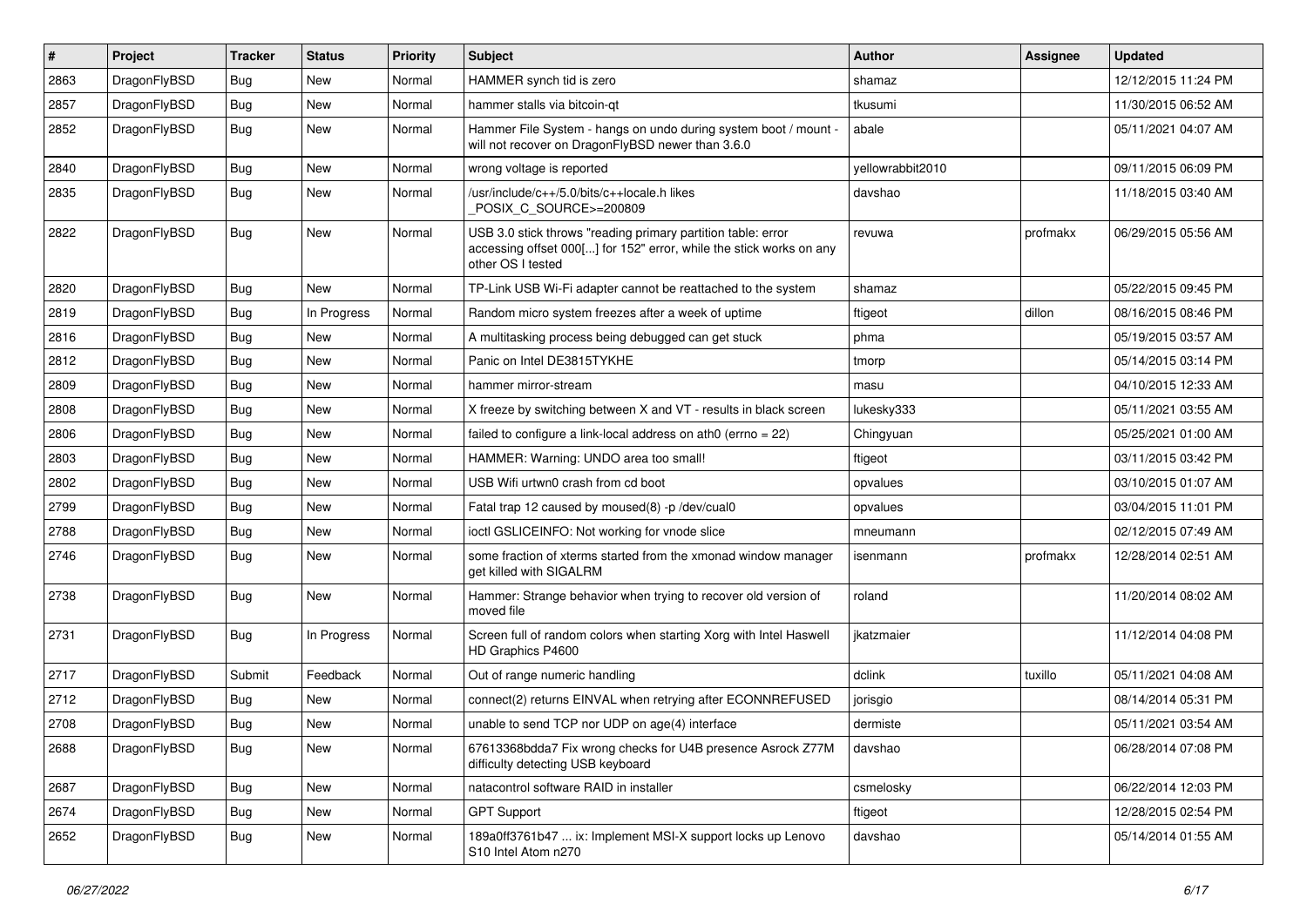| #    | Project      | <b>Tracker</b> | <b>Status</b> | <b>Priority</b> | <b>Subject</b>                                                                                                 | <b>Author</b>     | <b>Assignee</b> | <b>Updated</b>      |
|------|--------------|----------------|---------------|-----------------|----------------------------------------------------------------------------------------------------------------|-------------------|-----------------|---------------------|
| 2647 | DragonFlyBSD | Bug            | <b>New</b>    | Normal          | HAMMER panic on 3.6.0                                                                                          | tuxillo           |                 | 05/11/2021 03:54 AM |
| 2645 | DragonFlyBSD | <b>Bug</b>     | New           | Normal          | panic with dsched fq and ioprio                                                                                | jyoung15          |                 | 02/20/2014 07:29 AM |
| 2644 | DragonFlyBSD | <b>Bug</b>     | Feedback      | Normal          | 3.6.0-REL trap 9 on boot                                                                                       | memmerto          |                 | 11/27/2021 08:08 AM |
| 2641 | DragonFlyBSD | Bug            | <b>New</b>    | Normal          | Panic when loading natapci as module                                                                           | tuxillo           |                 | 05/11/2021 03:54 AM |
| 2630 | DragonFlyBSD | Bug            | New           | Normal          | Bring in latest iconv fixes from FreeBSD10 as well as csmapper<br>updates                                      | tuxillo           |                 | 05/11/2021 03:54 AM |
| 2629 | DragonFlyBSD | Bug            | New           | Normal          | Replace gcc44 with llvm34, clang34, and libc++                                                                 | tuxillo           |                 | 06/02/2014 02:30 PM |
| 2626 | DragonFlyBSD | Bug            | <b>New</b>    | Normal          | iwn driver drops with error: "firmware error 'iwn_intr: fatal firmware<br>error"                               | rodyaj            |                 | 01/09/2014 05:50 AM |
| 2622 | DragonFlyBSD | <b>Bug</b>     | <b>New</b>    | Normal          | VAIO FIT15E fn keys support                                                                                    | nonsolosoft       |                 | 12/31/2013 01:31 AM |
| 2621 | DragonFlyBSD | <b>Bug</b>     | <b>New</b>    | Normal          | core dump using cdrom                                                                                          | nonsolosoft       |                 | 12/27/2013 12:43 AM |
| 2620 | DragonFlyBSD | Bug            | <b>New</b>    | Normal          | moused problem                                                                                                 | FilippoMo         |                 | 12/20/2013 10:32 AM |
| 2619 | DragonFlyBSD | <b>Bug</b>     | <b>New</b>    | Normal          | DragonFly 3.6 can't be installed on a 6TB volume                                                               | ftigeot           |                 | 02/23/2014 11:55 PM |
| 2618 | DragonFlyBSD | <b>Bug</b>     | <b>New</b>    | Normal          | mouse problem on RELEASE-3_6_0                                                                                 | FilippoMo         |                 | 12/20/2013 03:26 AM |
| 2617 | DragonFlyBSD | <b>Bug</b>     | Feedback      | Normal          | Possible issue with wireless mouse on 3.6 release                                                              | FilippoMo         |                 | 01/14/2015 03:42 PM |
| 2611 | DragonFlyBSD | <b>Bug</b>     | <b>New</b>    | Normal          | Change in IP address results in network not working                                                            | phma              |                 | 12/05/2013 07:55 PM |
| 2609 | DragonFlyBSD | Bug            | New           | Normal          | master: panic: assertion<br>"LWKT TOKEN HELD ANY(vm object token(object))" failed in<br>swp_pager_lookup       | thomas.nikolajsen |                 | 11/28/2013 11:36 AM |
| 2604 | DragonFlyBSD | Bug            | <b>New</b>    | Normal          | dell laptop does not boot with LATEST                                                                          | isenmann          |                 | 11/20/2013 02:07 AM |
| 2598 | DragonFlyBSD | <b>Bug</b>     | <b>New</b>    | Normal          | i386 via USB Booting                                                                                           | mbzadegan         |                 | 10/21/2013 02:28 AM |
| 2595 | DragonFlyBSD | Bug            | <b>New</b>    | Normal          | DragonFly 3.4.3 crashes on SUN Blade X6250 with Qlogic ISP 2432<br>FC card                                     | Turvamies         |                 | 10/07/2013 11:53 AM |
| 2587 | DragonFlyBSD | <b>Bug</b>     | <b>New</b>    | Normal          | SATA DVD writer not detected by DragonFly                                                                      | srussell          |                 | 09/04/2020 08:55 AM |
| 2586 | DragonFlyBSD | <b>Bug</b>     | <b>New</b>    | Normal          | pf: "modulate" state seems problematic                                                                         | srussell          |                 | 09/25/2013 07:36 PM |
| 2585 | DragonFlyBSD | Bug            | <b>New</b>    | Normal          | Dfly 3.4.3 on ESXi 5.1, HP Smart Array P410 passthrough<br>recognised, but not functioning                     | yggdrasil         | swildner        | 05/09/2022 08:14 AM |
| 2577 | DragonFlyBSD | Bug            | <b>New</b>    | Normal          | virtio-blk iops performance is cpu limited on high end devices                                                 | gis278            | vsrinivas       | 08/01/2013 02:28 PM |
| 2569 | DragonFlyBSD | <b>Bug</b>     | <b>New</b>    | Normal          | ctime NFS                                                                                                      | ferney            |                 | 08/11/2013 04:35 AM |
| 2568 | DragonFlyBSD | <b>Bug</b>     | New           | Normal          | AHCI panic                                                                                                     | josepht           |                 | 06/07/2013 05:52 PM |
| 2565 | DragonFlyBSD | <b>Bug</b>     | New           | Normal          | "ifconfig ix0 up" panic                                                                                        | ltpig402a         |                 | 06/03/2013 05:46 AM |
| 2557 | DragonFlyBSD | <b>Bug</b>     | New           | Normal          | stock 3.4.1 kernel halts during booting if dm and dm_target_crypt<br>are loaded and RAID controller is present | phma              |                 | 05/12/2013 10:38 PM |
| 2556 | DragonFlyBSD | <b>Bug</b>     | Feedback      | Normal          | DragonFly v3.5.0.81.gd3479 - Process signal weirdness                                                          | tuxillo           |                 | 12/17/2013 03:48 PM |
| 2549 | DragonFlyBSD | Bug            | In Progress   | Normal          | netgraph7: Kernel page fault.                                                                                  | russiane39        | nant            | 05/10/2013 11:20 PM |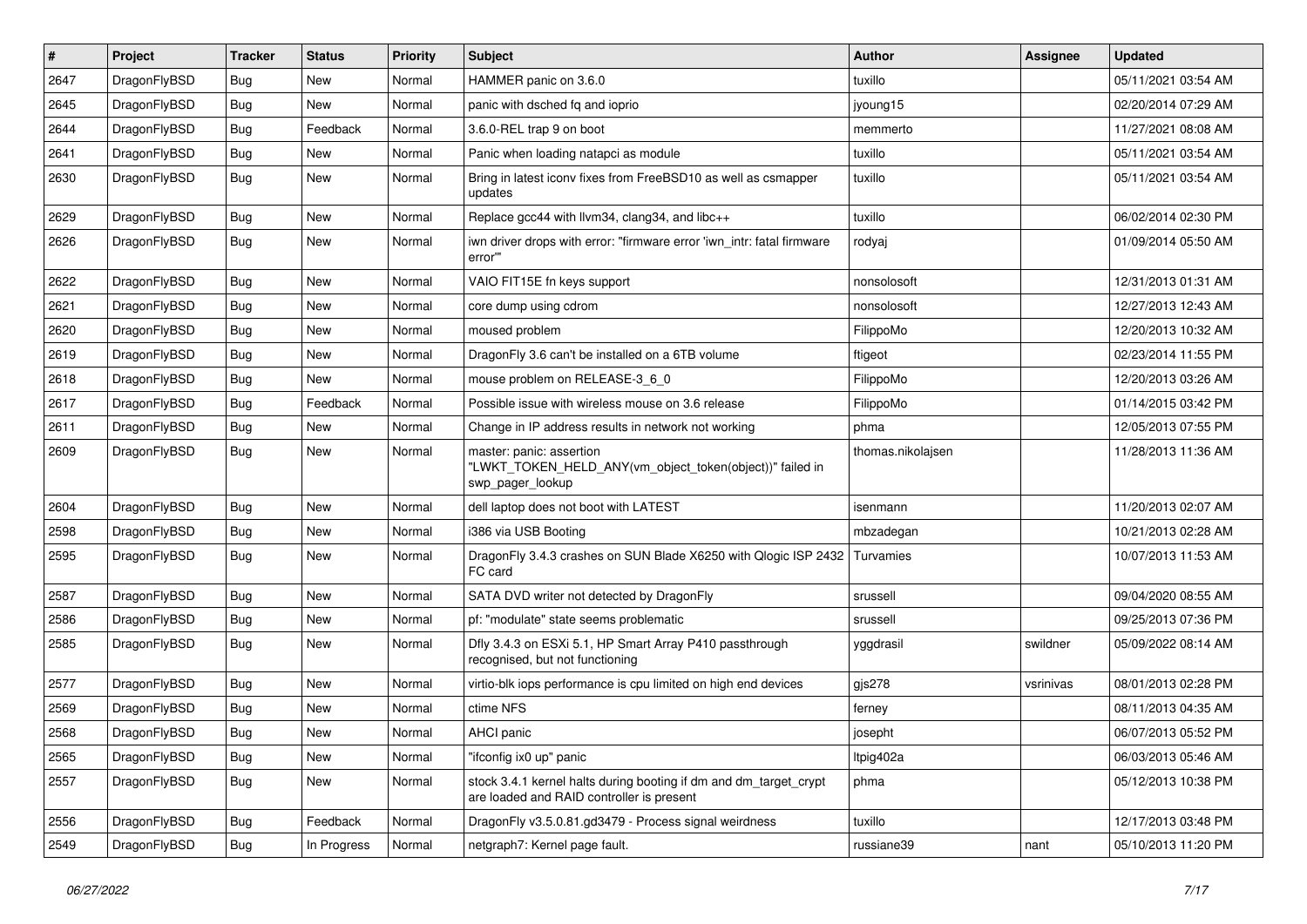| $\pmb{\#}$ | Project      | <b>Tracker</b> | <b>Status</b> | <b>Priority</b> | Subject                                                                                                                      | <b>Author</b>     | Assignee  | <b>Updated</b>      |
|------------|--------------|----------------|---------------|-----------------|------------------------------------------------------------------------------------------------------------------------------|-------------------|-----------|---------------------|
| 2544       | DragonFlyBSD | Bug            | New           | Normal          | live DVD system boot (menu option 1) caused db> prompt on<br>PE1950                                                          | estrabd           |           | 05/11/2021 03:54 AM |
| 2535       | DragonFlyBSD | <b>Bug</b>     | <b>New</b>    | Normal          | Imap processes apparentit blocked on disk I/O                                                                                | ftigeot           |           | 04/02/2013 09:31 AM |
| 2531       | DragonFlyBSD | Bug            | <b>New</b>    | Normal          | camcontrol fails to disable APM                                                                                              | m.lombardi85      |           | 03/23/2013 12:28 PM |
| 2526       | DragonFlyBSD | <b>Bug</b>     | <b>New</b>    | Normal          | hammer cleanup doesn't run on first day of DST                                                                               | pavalos           |           | 10/18/2016 05:28 PM |
| 2520       | DragonFlyBSD | Bug            | New           | Normal          | panic: assertion "IS_SERIALIZED((ifp->if_serializer))" failed in<br>if_default_serialize_assert at /usr/src/sys/net/if.c:437 | ano               |           | 03/09/2013 12:14 AM |
| 2509       | DragonFlyBSD | Bug            | <b>New</b>    | Normal          | Redefinition of DIRBLKSIZ in restore(8)                                                                                      | swildner          |           | 06/04/2022 04:40 AM |
| 2498       | DragonFlyBSD | Bug            | New           | Normal          | DFBSD v3.2.2-RELEASE - LIST FIRST(&bp->b dep) == NULL"<br>failed in vfs_vmio_release                                         | tuxillo           |           | 05/31/2022 04:09 PM |
| 2496       | DragonFlyBSD | <b>Bug</b>     | <b>New</b>    | Normal          | NTFS malloc limit exceeded                                                                                                   | plasmob           | tuxillo   | 02/19/2013 08:47 AM |
| 2493       | DragonFlyBSD | Bug            | <b>New</b>    | Normal          | vidcontrol: invalid video mode name                                                                                          | Svarov            |           | 01/24/2013 09:55 AM |
| 2490       | DragonFlyBSD | Bug            | <b>New</b>    | Normal          | nmalloc should color addresses to avoid cache bank conflictsw                                                                | vsrinivas         |           | 06/10/2014 05:51 AM |
| 2489       | DragonFlyBSD | <b>Bug</b>     | <b>New</b>    | Normal          | nmalloc doesn't cache VA for allocations > 8KB                                                                               | vsrinivas         |           | 06/10/2014 05:51 AM |
| 2473       | DragonFlyBSD | Bug            | New           | Normal          | Kernel crash when trying to up the wpi0 device (Dfly<br>v3.3.0.758.g47388-DEVELOPMENT)                                       | tomaz             |           | 02/24/2014 08:50 AM |
| 2459       | DragonFlyBSD | Bug            | Feedback      | Normal          | apic problems with HP Probook 4510s                                                                                          | thowe             |           | 11/27/2021 08:22 AM |
| 2453       | DragonFlyBSD | Bug            | <b>New</b>    | Normal          | panic: assertion "gd->gd_spinlocks == 0" failed                                                                              | Johannes.Hofmann  |           | 11/12/2012 12:54 PM |
| 2444       | DragonFlyBSD | <b>Bug</b>     | New           | Normal          | Crash during Hammer overnight cleanup                                                                                        | iustin            |           | 11/04/2012 07:58 AM |
| 2438       | DragonFlyBSD | Submit         | Feedback      | Normal          | <b>TRIM</b> fixes                                                                                                            | Anonymous         | tuxillo   | 05/11/2021 03:45 AM |
| 2436       | DragonFlyBSD | Bug            | New           | Normal          | panic: assertion "lp->lwp_qcpu == dd->cpuid" failed in<br>dfly_acquire_curproc                                               | thomas.nikolajsen |           | 01/23/2013 11:07 AM |
| 2434       | DragonFlyBSD | Bug            | <b>New</b>    | Normal          | BTX Halted - Boot fails on USB/GUI                                                                                           | lucmv             |           | 10/17/2012 08:12 PM |
| 2430       | DragonFlyBSD | Bug            | New           | Normal          | Alternate Password Hash method                                                                                               | robin.carey1      |           | 10/07/2012 06:28 AM |
| 2416       | DragonFlyBSD | Bug            | New           | Normal          | .' entry can be removed on mounted nfs filesystem                                                                            | ftigeot           | tuxillo   | 06/03/2014 04:40 AM |
| 2414       | DragonFlyBSD | Bug            | In Progress   | Normal          | Lenovo S10 acpi freeze (not new)                                                                                             | davshao           |           | 05/11/2021 04:13 AM |
| 2412       | DragonFlyBSD | Bug            | New           | Normal          | wlan0 fails to get address via dhclient                                                                                      | nonsolosoft       |           | 08/30/2012 05:55 AM |
| 2391       | DragonFlyBSD | Bug            | In Progress   | Normal          | System lock with ahci and acpi enabled on ATI RS690 chipset with<br>SMB600 sata controller                                   | jorisgio          | vadaszi   | 06/03/2015 03:51 PM |
| 2389       | DragonFlyBSD | Bug            | New           | Normal          | computer crashed while listing processes                                                                                     | phma              |           | 06/18/2012 02:49 PM |
| 2387       | DragonFlyBSD | <b>Bug</b>     | New           | Normal          | hammer ignores -t during dedup                                                                                               | phma              |           | 06/17/2012 12:30 PM |
| 2371       | DragonFlyBSD | <b>Bug</b>     | New           | Normal          | Timezone problem with America/Sao Paulo                                                                                      | raitech           |           | 05/17/2012 01:42 PM |
| 2370       | DragonFlyBSD | <b>Bug</b>     | New           | Normal          | panic: ffs_valloc: dup alloc                                                                                                 | marino            | vsrinivas | 02/01/2013 09:28 AM |
| 2369       | DragonFlyBSD | Bug            | New           | Normal          | panic: Bad link elm 0xffffffe07edf6068 next->prev != elm                                                                     | jaydg             |           | 08/15/2012 03:04 AM |
| 2360       | DragonFlyBSD | Bug            | In Progress   | Normal          | Wishlist: virtio driver import                                                                                               | vsrinivas         |           | 06/04/2022 04:16 AM |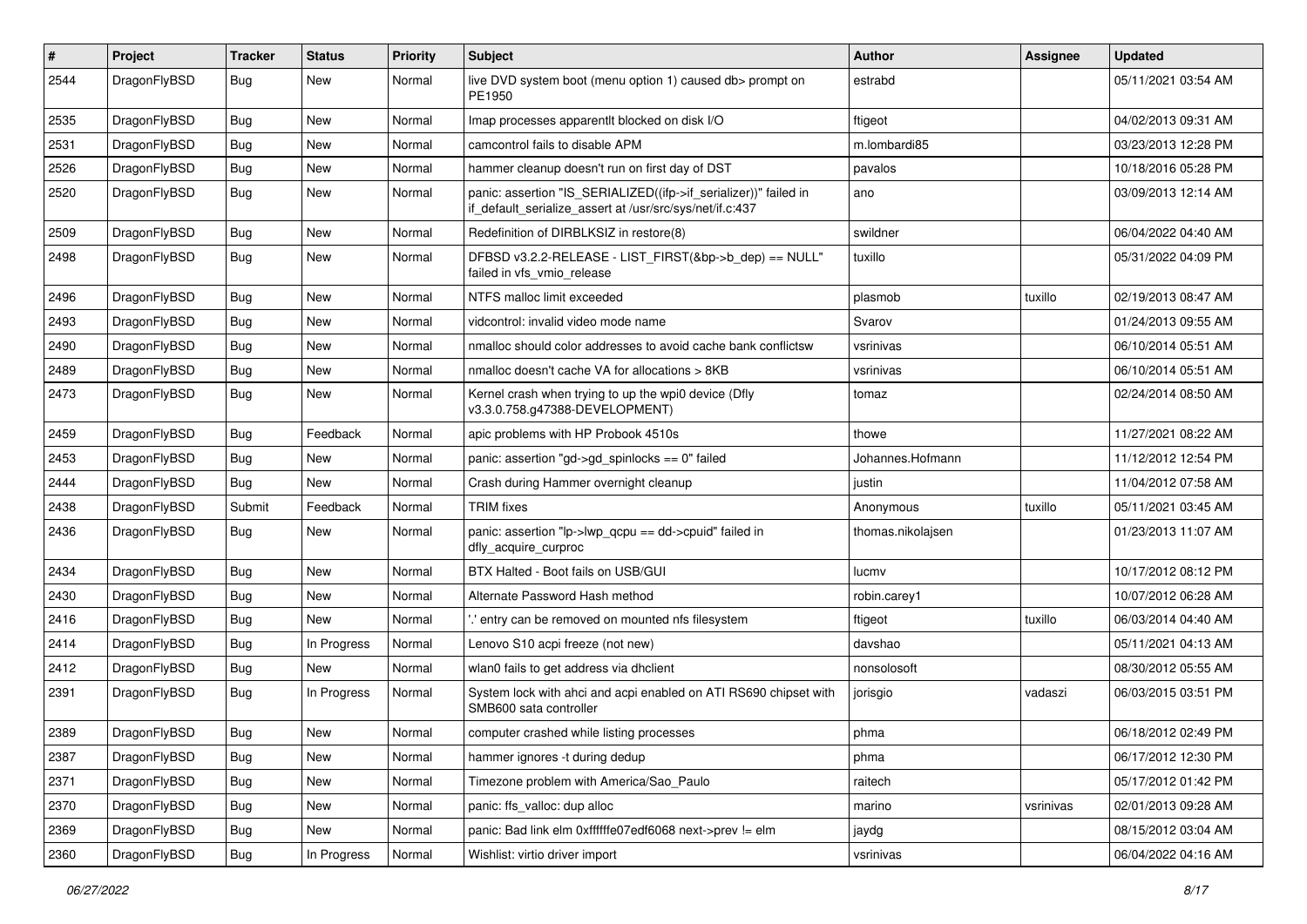| $\#$ | Project      | <b>Tracker</b> | <b>Status</b> | <b>Priority</b> | <b>Subject</b>                                                                                             | <b>Author</b> | Assignee | <b>Updated</b>      |
|------|--------------|----------------|---------------|-----------------|------------------------------------------------------------------------------------------------------------|---------------|----------|---------------------|
| 2358 | DragonFlyBSD | Bug            | In Progress   | Normal          | DFBSD v3.0.2.32.g928ca - panic: hammer: insufficient undo FIFO<br>space!                                   | tuxillo       | tuxillo  | 05/10/2021 02:50 AM |
| 2353 | DragonFlyBSD | Bug            | In Progress   | Normal          | panic: assertion "gd->gd_spinlocks_wr == 0" failed in<br>bsd4 schedulerclock                               | jaydg         | alexh    | 11/28/2012 01:57 AM |
| 2351 | DragonFlyBSD | Bug            | In Progress   | Normal          | DFBSD v3.1.0.579.g44ccf - Stuck during startup, random freezes                                             | tuxillo       |          | 04/24/2012 08:21 AM |
| 2345 | DragonFlyBSD | <b>Bug</b>     | In Progress   | Normal          | DFBSD v3.1.0.457.gd679f - NFS panic on diskless station                                                    | tuxillo       |          | 04/07/2012 05:22 PM |
| 2331 | DragonFlyBSD | Bug            | <b>New</b>    | Normal          | reading mouse mode from unopen file descriptor hangs mouse<br>driver                                       | phma          |          | 03/14/2012 09:43 AM |
| 2329 | DragonFlyBSD | Bug            | <b>New</b>    | Normal          | ibm x3550 & acpi                                                                                           | ano           |          | 06/03/2014 11:37 AM |
| 2324 | DragonFlyBSD | <b>Bug</b>     | <b>New</b>    | Normal          | natacotrol support > 2TB not working even after the ftigeot patch                                          | zenny         |          | 03/03/2012 01:00 AM |
| 2319 | DragonFlyBSD | <b>Bug</b>     | New           | Normal          | crypt/passwd forward compat                                                                                | c.turner1     |          | 02/28/2012 12:39 PM |
| 2316 | DragonFlyBSD | <b>Bug</b>     | <b>New</b>    | Normal          | Ungraceful invalid password handling for adding a new user in the<br>installer                             | rune          |          | 04/27/2012 11:23 PM |
| 2311 | DragonFlyBSD | Bug            | <b>New</b>    | Normal          | Xorg crash having something to do with drm                                                                 | phma          |          | 02/22/2012 09:59 AM |
| 2308 | DragonFlyBSD | <b>Bug</b>     | <b>New</b>    | Normal          | System freeze when unloading snd hda                                                                       | jaydg         |          | 02/19/2012 07:15 AM |
| 2306 | DragonFlyBSD | Bug            | New           | Normal          | a crash starts the kernel debugger in text mode, but just reboots in X                                     | phma          |          | 02/11/2012 08:02 PM |
| 2297 | DragonFlyBSD | <b>Bug</b>     | <b>New</b>    | Normal          | strange NFS (client) error messages / problems                                                             | Anonymous     |          | 02/19/2012 02:59 PM |
| 2292 | DragonFlyBSD | <b>Bug</b>     | <b>New</b>    | Normal          | re interface with jumbo frames (mtu larger than 1500) hangs after<br>some traffic                          | Anonymous     |          | 01/31/2012 12:11 AM |
| 2288 | DragonFlyBSD | Bug            | Feedback      | Normal          | Random IO performance loss introduced since January 1st                                                    | lentferj      |          | 01/23/2013 04:21 PM |
| 2287 | DragonFlyBSD | Bug            | <b>New</b>    | Normal          | HAMMER(ROOT) Illegal UNDO TAIL signature at<br>300000001967c000                                            | y0n3t4n1      |          | 11/07/2018 01:22 AM |
| 2283 | DragonFlyBSD | Bug            | <b>New</b>    | Normal          | DFBSD DragonFly v2.13.0.957.g4f459 - pmap_release: page<br>should already be gone 0xc27120bc               | tuxillo       |          | 01/23/2012 03:03 AM |
| 2282 | DragonFlyBSD | Bug            | In Progress   | Normal          | gdb segfaults with certain corefiles                                                                       | tuxillo       |          | 01/18/2012 04:40 PM |
| 2265 | DragonFlyBSD | <b>Bug</b>     | <b>New</b>    | Normal          | mbsrtowcs does not properly handle invalid mbstate_t in ps                                                 | c.turner1     | swildner | 01/10/2012 07:56 PM |
| 2254 | DragonFlyBSD | <b>Bug</b>     | <b>New</b>    | Normal          | panic: assertion "ref < &td->td_toks_end" failed in lwkt_gettoken at<br>/usr/src/sys/kern/lwkt_token.c:588 | eocallaghan   |          | 12/05/2011 10:21 PM |
| 2250 | DragonFlyBSD | Bug            | <b>New</b>    | Normal          | Kernel panic                                                                                               | adamk         |          | 11/23/2018 01:10 AM |
| 2248 | DragonFlyBSD | Bug            | New           | Normal          | sysctl panic                                                                                               | pavalos       |          | 11/23/2011 06:23 PM |
| 2245 | DragonFlyBSD | <b>Bug</b>     | New           | Normal          | panic: assertion "ref < &td->td_toks_end" failed in lwkt_gettoken at<br>/usr/src/sys/kern/lwkt_token.c:588 | juanfra684    |          | 11/22/2011 07:41 PM |
| 2224 | DragonFlyBSD | <b>Bug</b>     | New           | Normal          | v2.13.0.291.gaa7ec - Panic on fq while installing world                                                    | tuxillo       |          | 11/18/2011 01:40 AM |
| 2210 | DragonFlyBSD | <b>Bug</b>     | New           | Normal          | Bugtracker cannot assign default project for new users                                                     | ahuete.devel  |          | 11/17/2011 11:30 AM |
| 2199 | DragonFlyBSD | <b>Bug</b>     | New           | Normal          | screen segfaults if utmpx isn't present                                                                    | pavalos       |          | 11/15/2011 10:52 PM |
| 2182 | DragonFlyBSD | <b>Bug</b>     | New           | Normal          | if_msk PHY FIFO underrun/overflow                                                                          | nonsolosoft   |          | 09/03/2012 06:39 AM |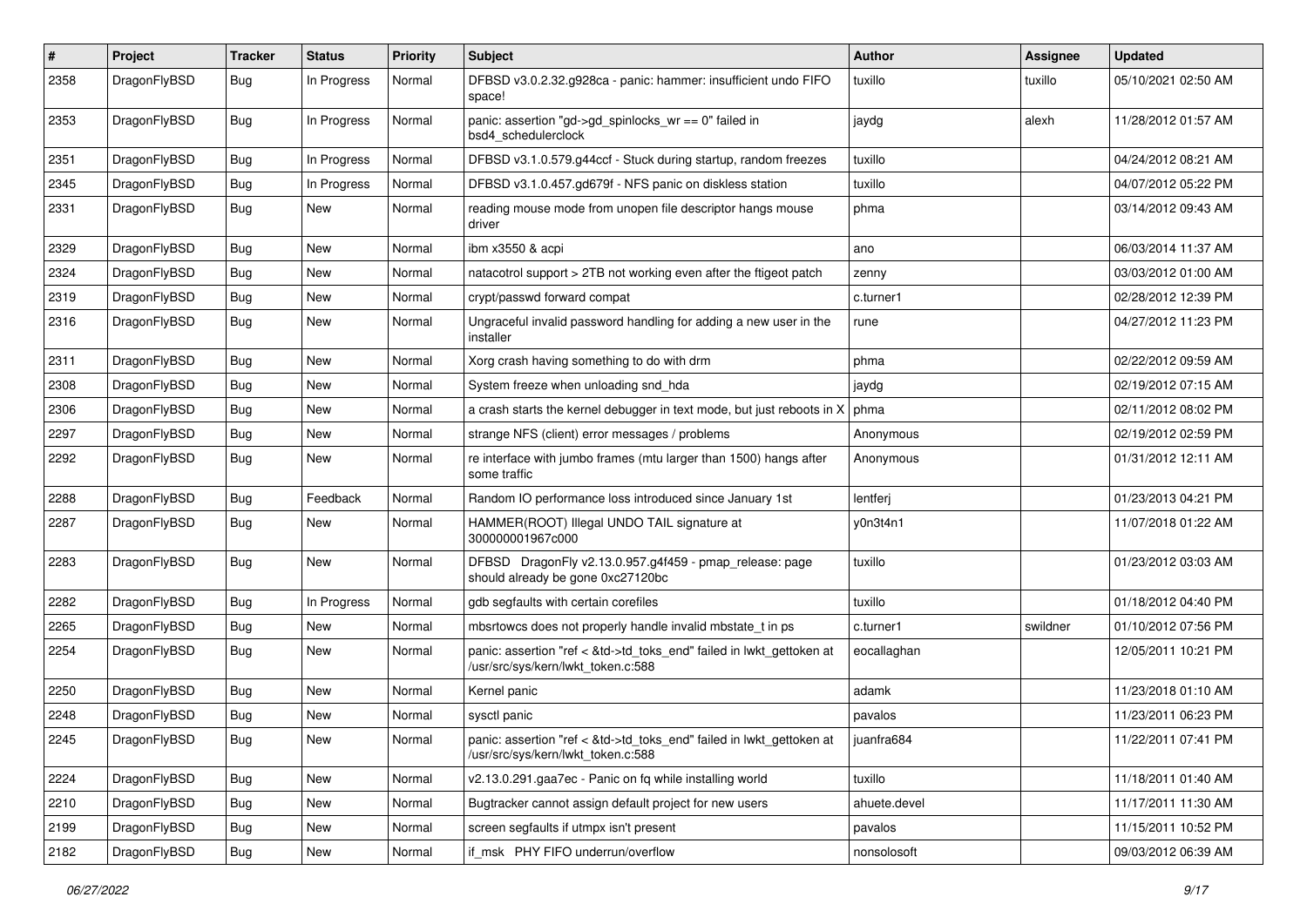| $\sharp$ | Project      | <b>Tracker</b> | <b>Status</b> | <b>Priority</b> | Subject                                                                                 | Author        | Assignee  | <b>Updated</b>      |
|----------|--------------|----------------|---------------|-----------------|-----------------------------------------------------------------------------------------|---------------|-----------|---------------------|
| 2171     | DragonFlyBSD | Bug            | New           | Normal          | DFBSD v2.13.0.151.gdc8442 - panic: assertion "(*ptep &<br>$(PG$ MANAGED PG_V)) == PG_V" | tuxillo       |           | 11/04/2011 05:06 PM |
| 2167     | DragonFlyBSD | <b>Bug</b>     | New           | Normal          | shutdown/reboot fails after uptime msg                                                  | marino        |           | 11/28/2011 03:01 AM |
| 2166     | DragonFlyBSD | <b>Bug</b>     | New           | Normal          | DFBSD v2.13.0.109.g05b9d - Strange lockups                                              | tuxillo       |           | 10/29/2011 11:20 AM |
| 2164     | DragonFlyBSD | <b>Bug</b>     | New           | Normal          | panic on reboot from usb.                                                               | eocallaghan   |           | 10/27/2011 09:29 AM |
| 2161     | DragonFlyBSD | <b>Bug</b>     | <b>New</b>    | Normal          | Outdated xorg.conf file gets installed into etc and screws up mouse                     | eocallaghan   |           | 10/27/2011 01:51 PM |
| 2158     | DragonFlyBSD | Bug            | <b>New</b>    | Normal          | iwn panics with assertion on boot.                                                      | eocallaghan   |           | 10/24/2011 04:13 PM |
| 2154     | DragonFlyBSD | <b>Bug</b>     | <b>New</b>    | Normal          | vkernel copyout() doesn't return EFAULT on error                                        | vsrinivas     |           | 10/20/2011 03:53 AM |
| 2153     | DragonFlyBSD | <b>Bug</b>     | New           | Normal          | Too many unuseful warnings at boot                                                      | juanfra684    |           | 10/18/2011 10:16 PM |
| 2138     | DragonFlyBSD | Bug            | <b>New</b>    | Normal          | > 100% CPU usage                                                                        | robin.carey1  |           | 09/26/2011 12:20 PM |
| 2136     | DragonFlyBSD | <b>Bug</b>     | New           | Normal          | socketpair() doesn't free file descriptors on copyout failure                           | vsrinivas     |           | 04/05/2013 09:13 AM |
| 2129     | DragonFlyBSD | <b>Bug</b>     | New           | Normal          | DFBSD v2.11.0.661.gf9438 i386 - panic: lockmgr thrd_sleep                               | tuxillo       |           | 09/05/2011 09:49 AM |
| 2125     | DragonFlyBSD | Bug            | New           | Normal          | Weird garbage in dmesg                                                                  | herrgard      |           | 08/30/2011 08:04 PM |
| 2124     | DragonFlyBSD | <b>Bug</b>     | New           | Normal          | getty repeating too quickly on port /dev/ttyv0                                          | sgeorge.ml    |           | 09/01/2011 04:28 AM |
| 2123     | DragonFlyBSD | Bug            | New           | Normal          | hammer is losing files                                                                  | schmir        |           | 08/30/2011 07:56 PM |
| 2122     | DragonFlyBSD | Submit         | New           | Normal          | [Review] Fixes to the VFS layer                                                         | ftigeot       |           | 05/31/2022 03:25 PM |
| 2115     | DragonFlyBSD | <b>Bug</b>     | New           | Normal          | [msk] system freeze after receive some paquet                                           | bsdsx         |           | 08/22/2011 10:22 AM |
| 2113     | DragonFlyBSD | <b>Bug</b>     | New           | Normal          | nmalloc threaded program fork leak                                                      | vsrinivas     | vsrinivas | 08/11/2011 07:25 PM |
| 2107     | DragonFlyBSD | <b>Bug</b>     | <b>New</b>    | Normal          | 2.10.1 sata dvd drive issue                                                             | ausppc        |           | 07/31/2011 08:41 PM |
| 2104     | DragonFlyBSD | Bug            | <b>New</b>    | Normal          | network configuration seg. fault on install CD                                          | navratil      |           | 07/26/2011 07:55 AM |
| 2100     | DragonFlyBSD | <b>Bug</b>     | Feedback      | Normal          | devfs related panic                                                                     | sepherosa     | alexh     | 07/10/2011 02:29 PM |
| 2099     | DragonFlyBSD | <b>Bug</b>     | New           | Normal          | page fault panic in vm system                                                           | pavalos       |           | 07/10/2011 08:51 AM |
| 2098     | DragonFlyBSD | Submit         | New           | Normal          | [PATCH] correct ath man page example<br>(/usr/src/share/man/man4/ath.4)                 | nobody        |           | 11/15/2011 12:27 AM |
| 2094     | DragonFlyBSD | Bug            | <b>New</b>    | Normal          | Segfault when gdb printing backtrace from core dump                                     | greenrd       |           | 06/25/2011 04:14 PM |
| 2092     | DragonFlyBSD | Bug            | New           | Normal          | Panic: Bad link elm 0x next->prev != elm                                                | masterblaster | dillon    | 12/04/2011 12:49 PM |
| 2090     | DragonFlyBSD | <b>Bug</b>     | Feedback      | Normal          | snd_hda does not support headphone automute                                             | justin        |           | 03/29/2012 08:03 PM |
| 2085     | DragonFlyBSD | Bug            | New           | Normal          | panic: assertion: (m->flags & PG_MAPPED) == 0 in<br>vm_page_free_toq                    | vsrinivas     |           | 06/10/2011 07:48 AM |
| 2084     | DragonFlyBSD | Bug            | <b>New</b>    | Normal          | DFBSD v2.11.0.242.g4d317 - panic: zone: entry not free                                  | tuxillo       |           | 07/03/2012 01:23 AM |
| 2082     | DragonFlyBSD | <b>Bug</b>     | New           | Normal          | dfbsd 2.10.1 amd64 - mc port build error with 'bmake bin-install'                       | sun-doctor    |           | 05/25/2011 07:18 PM |
| 2081     | DragonFlyBSD | <b>Bug</b>     | Feedback      | Normal          | Panic on device "detach" / "failure"                                                    | vsrinivas     |           | 02/29/2012 07:11 AM |
| 2080     | DragonFlyBSD | <b>Bug</b>     | New           | Normal          | panic: lockmgr thrd_sleep: called from interrupt, ipi, or hard code<br>section          | rumcic        |           | 05/30/2011 05:06 PM |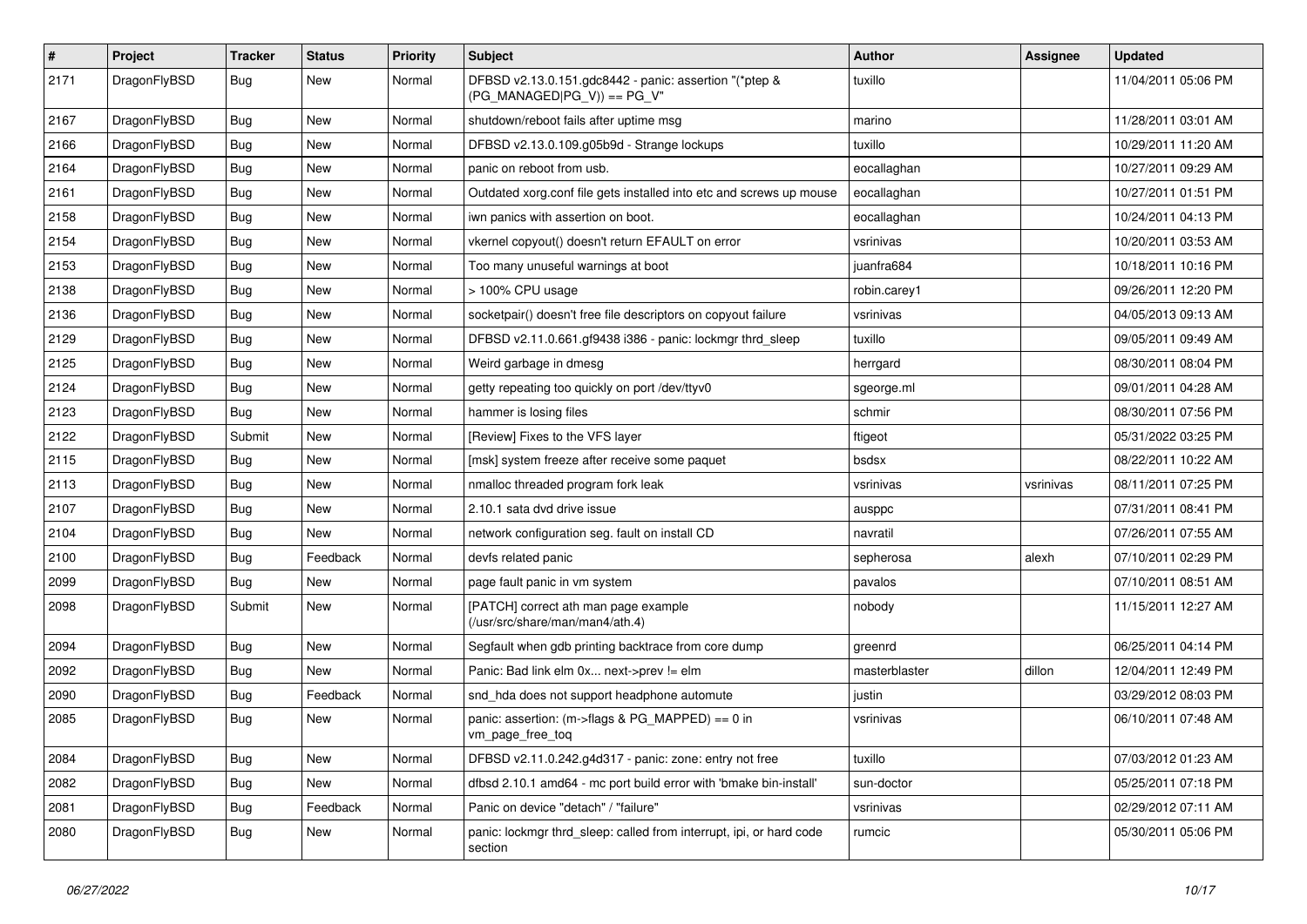| $\sharp$ | Project      | <b>Tracker</b> | <b>Status</b> | <b>Priority</b> | Subject                                                                        | Author             | Assignee | <b>Updated</b>      |
|----------|--------------|----------------|---------------|-----------------|--------------------------------------------------------------------------------|--------------------|----------|---------------------|
| 2078     | DragonFlyBSD | Bug            | <b>New</b>    | Normal          | DFBSD i386 v2.11.0.201.g3ed2f - Panic during installworld into a<br>vn0 device | tuxillo            |          | 05/19/2011 07:50 PM |
| 2077     | DragonFlyBSD | <b>Bug</b>     | New           | Normal          | USB devices conflicting                                                        | srussell           |          | 05/17/2011 05:12 PM |
| 2075     | DragonFlyBSD | <b>Bug</b>     | New           | Normal          | pflogd on x86 64                                                               | fanch              |          | 05/16/2011 04:04 PM |
| 2072     | DragonFlyBSD | Bug            | New           | Normal          | Fatal trap 12: stopped at lwkt_send_ipiq3                                      | rumcic             |          | 05/17/2011 04:12 AM |
| 2067     | DragonFlyBSD | <b>Bug</b>     | New           | Normal          | sound/pcm: "play interrupt timeout, channel dead"                              | matthiasr          |          | 05/11/2021 03:55 AM |
| 2061     | DragonFlyBSD | <b>Bug</b>     | New           | Normal          | USB keyboard boot panic                                                        | sjg                |          | 05/04/2012 12:20 AM |
| 2055     | DragonFlyBSD | <b>Bug</b>     | New           | Normal          | $ssh + IPV6 + bridge \Rightarrow connection freezes$                           | steve              |          | 04/24/2011 07:13 PM |
| 2052     | DragonFlyBSD | <b>Bug</b>     | New           | Normal          | Kernel panic: CPU APIC ID out of range                                         | Anonymous          |          | 05/02/2011 11:06 AM |
| 2051     | DragonFlyBSD | Bug            | <b>New</b>    | Normal          | No ipv6 lan route entry created on 2.10                                        | ftigeot            |          | 04/21/2011 10:37 AM |
| 2048     | DragonFlyBSD | <b>Bug</b>     | New           | Normal          | panic: ffs_sync: rofs mod                                                      | pavalos            |          | 04/12/2011 05:45 AM |
| 2045     | DragonFlyBSD | <b>Bug</b>     | <b>New</b>    | Normal          | ral(4): Fatal trap 12: page fault while in kernel mode (two panics)            | herrgard           |          | 11/03/2011 05:34 PM |
| 2042     | DragonFlyBSD | <b>Bug</b>     | New           | Normal          | kernel panic, when run boot0cfg                                                | sepherosa          |          | 05/31/2022 03:01 PM |
| 2037     | DragonFlyBSD | <b>Bug</b>     | Feedback      | Normal          | Panic Bad link elm while building packages                                     | ftigeot            | dillon   | 04/21/2011 07:20 AM |
| 2013     | DragonFlyBSD | Bug            | In Progress   | Normal          | oversized DMA request loop                                                     | josepht            |          | 05/11/2021 04:06 AM |
| 2008     | DragonFlyBSD | <b>Bug</b>     | <b>New</b>    | Normal          | lwkt_setcpu_remote: td->td_flags 00800621 console flood                        | pavalos            |          | 03/06/2011 09:37 PM |
| 2004     | DragonFlyBSD | <b>Bug</b>     | New           | Normal          | LWKT_WAIT_IPIQ panic                                                           | steve              |          | 03/08/2011 05:46 PM |
| 1990     | DragonFlyBSD | Bug            | New           | Normal          | /mnt too large to mount                                                        | peur.neu           |          | 02/16/2011 11:24 PM |
| 1984     | DragonFlyBSD | Bug            | <b>New</b>    | Normal          | hammer mount fails after crash - HAMMER: FIFO record bad head<br>signature     | thomas.nikolajsen  |          | 03/08/2011 06:57 PM |
| 1975     | DragonFlyBSD | <b>Bug</b>     | New           | Normal          | Applications seg fault in select() and poll()                                  | rumcic             |          | 05/31/2022 02:58 PM |
| 1969     | DragonFlyBSD | Bug            | New           | Normal          | pf-related network problem                                                     | pavalos            | lentferj | 02/01/2011 06:57 PM |
| 1964     | DragonFlyBSD | Bug            | New           | Normal          | iwn (panic assertion : wlan_assert_serialized)                                 | sjmm.ptr           | josepht  | 02/01/2011 12:57 PM |
| 1961     | DragonFlyBSD | <b>Bug</b>     | New           | Normal          | Can't create dump from DDB                                                     | shamaz             |          | 01/29/2011 09:02 PM |
| 1959     | DragonFlyBSD | Bug            | New           | Normal          | DFBSD v2.9.1.422.gc98f2 - Panic during boot - IPv6 and PF                      | tuxillo            |          | 01/13/2011 03:37 AM |
| 1951     | DragonFlyBSD | Bug            | New           | Normal          | dma_timeouts at phyaddr on a good hdd                                          | peur.neu           |          | 01/04/2011 07:12 AM |
| 1949     | DragonFlyBSD | Bug            | <b>New</b>    | Normal          | iwn panic                                                                      | pavalos            |          | 01/30/2011 03:21 AM |
| 1946     | DragonFlyBSD | Bug            | New           | Normal          | ieee80211 panic                                                                | pavalos            | josepht  | 01/27/2011 06:00 PM |
| 1944     | DragonFlyBSD | <b>Bug</b>     | New           | Normal          | panic: backing_object 0xdea7b258 was somehow re-referenced<br>during collapse! | sepherosa          |          | 12/27/2010 02:06 AM |
| 1943     | DragonFlyBSD | <b>Bug</b>     | <b>New</b>    | Normal          | hammer assertion panic                                                         | peter              |          | 12/27/2010 12:45 AM |
| 1942     | DragonFlyBSD | <b>Bug</b>     | New           | Normal          | locking against myself in getcacheblk()?                                       | qhwt.dfly          |          | 05/31/2022 02:15 PM |
| 1941     | DragonFlyBSD | <b>Bug</b>     | New           | Normal          | wlan config crash                                                              | abandon.every.hope |          | 12/24/2010 07:54 PM |
| 1939     | DragonFlyBSD | <b>Bug</b>     | New           | Normal          | Panic on nightly build and stress test box                                     | lentferj           |          | 12/18/2010 08:41 AM |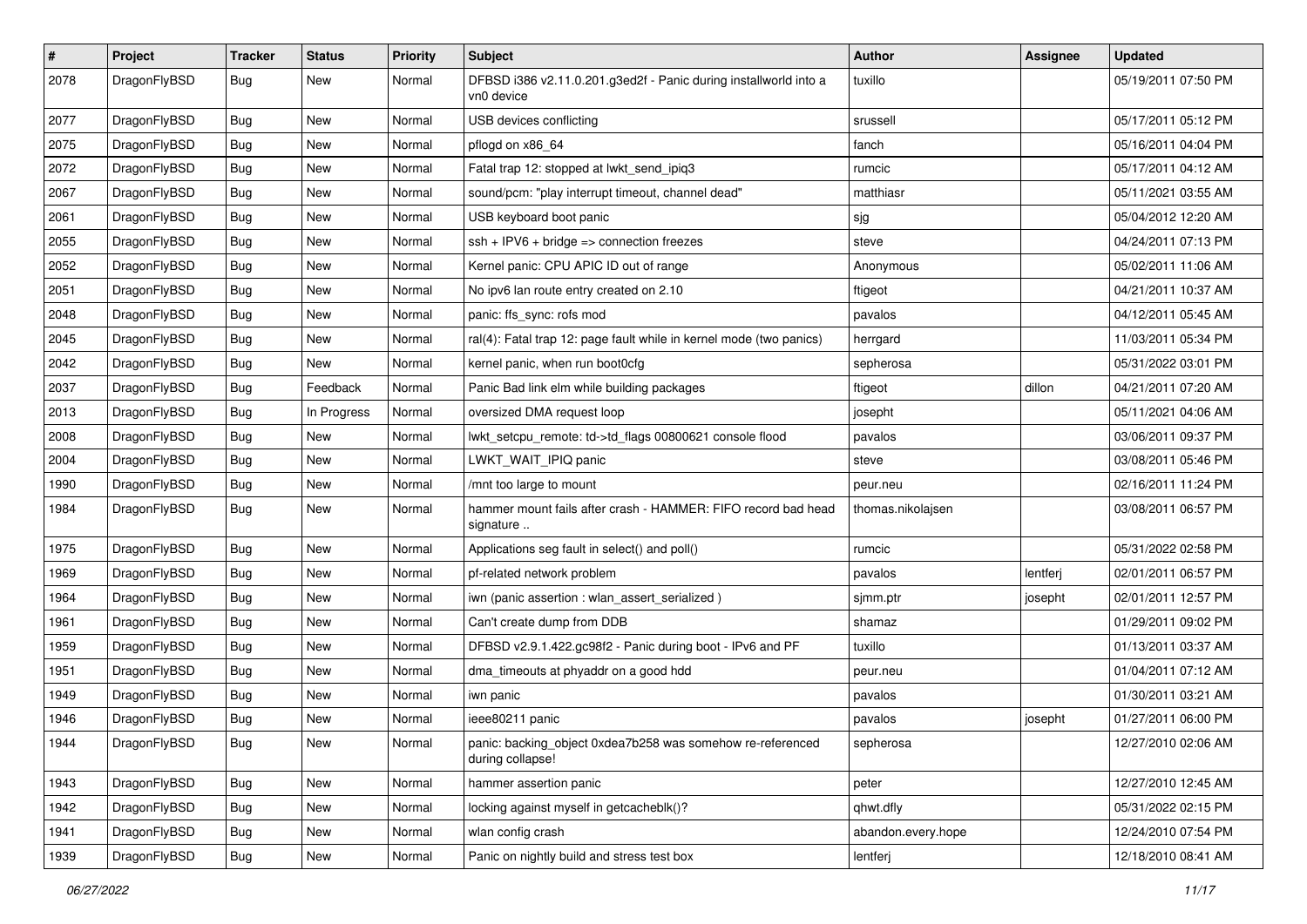| #    | Project      | <b>Tracker</b> | <b>Status</b> | <b>Priority</b> | <b>Subject</b>                                                                                                                                                                                    | Author           | <b>Assignee</b> | <b>Updated</b>      |
|------|--------------|----------------|---------------|-----------------|---------------------------------------------------------------------------------------------------------------------------------------------------------------------------------------------------|------------------|-----------------|---------------------|
| 1935 | DragonFlyBSD | Bug            | <b>New</b>    | Normal          | mouse does not work after switching between x and console                                                                                                                                         | shamaz           |                 | 12/13/2010 10:06 AM |
| 1923 | DragonFlyBSD | <b>Bug</b>     | <b>New</b>    | Normal          | Abysmal NFS performance with IPv6                                                                                                                                                                 | ftigeot          |                 | 12/05/2010 09:34 PM |
| 1921 | DragonFlyBSD | <b>Bug</b>     | In Progress   | Normal          | we miss mlockall                                                                                                                                                                                  | alexh            | tuxillo         | 06/18/2022 04:08 AM |
| 1917 | DragonFlyBSD | Bug            | New           | Normal          | panic: assertion: (RB_EMPTY(&ip->rec_tree) && (ip->flags &<br>HAMMER_INODE_XDIRTY) == 0)    (!RB_EMPTY(&ip->rec_tree)<br>&& (ip->flags & HAMMER_INODE_XDIRTY) != 0) in<br>hammer_flush_inode_done | qhwt.dfly        |                 | 11/24/2010 03:23 AM |
| 1916 | DragonFlyBSD | <b>Bug</b>     | <b>New</b>    | Normal          | Constant crashes on x86 64 with UFS                                                                                                                                                               | lentferj         |                 | 11/21/2010 07:40 PM |
| 1913 | DragonFlyBSD | Bug            | <b>New</b>    | Normal          | panic: assertion: ip->flush_state != HAMMER_FST_FLUSH in<br>hammer_flush_inode_core                                                                                                               | swildner         |                 | 11/20/2010 05:27 PM |
| 1907 | DragonFlyBSD | <b>Bug</b>     | <b>New</b>    | Normal          | Hammer crash in hammer flusher flush()                                                                                                                                                            | swildner         |                 | 11/11/2010 05:07 AM |
| 1899 | DragonFlyBSD | Bug            | New           | Normal          | Keyboard doesn't work                                                                                                                                                                             | fransm           |                 | 05/15/2022 03:32 PM |
| 1884 | DragonFlyBSD | Bug            | <b>New</b>    | Normal          | System completely freezes while listening music (devbuf: malloc<br>limit exceeded)                                                                                                                | shamaz           |                 | 01/24/2011 05:00 PM |
| 1877 | DragonFlyBSD | Bug            | <b>New</b>    | Normal          | Freeze during 1st hammer cleanup after new install                                                                                                                                                | elekktretterr    |                 | 05/15/2022 11:43 AM |
| 1876 | DragonFlyBSD | Bug            | <b>New</b>    | Normal          | devfs in jail + logging out from console(ttyv1+) -> panic                                                                                                                                         | qhwt.dfly        | tuxillo         | 05/31/2022 03:24 PM |
| 1874 | DragonFlyBSD | <b>Bug</b>     | <b>New</b>    | Normal          | mpd listening on all IPs, accepting only on one                                                                                                                                                   | rumcic           |                 | 05/08/2011 01:01 PM |
| 1873 | DragonFlyBSD | <b>Bug</b>     | <b>New</b>    | Normal          | Panic upon usb mouse detach and reattaching                                                                                                                                                       | rumcic           |                 | 02/01/2011 09:53 AM |
| 1867 | DragonFlyBSD | <b>Bug</b>     | <b>New</b>    | Normal          | it(4) motherboard and fan problems                                                                                                                                                                | tuxillo          |                 | 07/08/2011 10:48 AM |
| 1861 | DragonFlyBSD | Bug            | <b>New</b>    | Normal          | panic via kprintf (lockmgr called in a hard section)                                                                                                                                              | vsrinivas        |                 | 10/11/2010 12:56 AM |
| 1860 | DragonFlyBSD | <b>Bug</b>     | Feedback      | Normal          | Panic while creating UFS fs on vn(4) for initrd                                                                                                                                                   | matthias         |                 | 02/29/2012 07:16 AM |
| 1850 | DragonFlyBSD | <b>Bug</b>     | New           | Normal          | volume-add on hammer root fs panic                                                                                                                                                                | Johannes.Hofmann |                 | 04/18/2019 04:27 AM |
| 1836 | DragonFlyBSD | Bug            | <b>New</b>    | Normal          | Incorrect TCP checksum show up in tcpdump                                                                                                                                                         | robgar1          |                 | 05/15/2022 11:22 AM |
| 1826 | DragonFlyBSD | <b>Bug</b>     | New           | Normal          | panic during boot: assertion so->so port  in tcp input                                                                                                                                            | ftigeot          |                 | 05/15/2022 11:05 AM |
| 1824 | DragonFlyBSD | Bug            | Feedback      | Normal          | kernel panic, x86, 2.7.3.859.ge5104                                                                                                                                                               | akirchhoff135014 |                 | 03/10/2013 07:49 AM |
| 1818 | DragonFlyBSD | Bug            | <b>New</b>    | Normal          | panic: Bad tailq NEXT (kqueue issue ?)                                                                                                                                                            | ftigeot          |                 | 05/15/2022 11:40 AM |
| 1786 | DragonFlyBSD | <b>Bug</b>     | <b>New</b>    | Normal          | Calling NULL function pointer initiates panic loop                                                                                                                                                | sjg              |                 | 10/11/2010 05:28 PM |
| 1774 | DragonFlyBSD | Bug            | <b>New</b>    | Normal          | New IP header cleanup branch available for testing                                                                                                                                                | dillon           |                 | 05/15/2022 10:59 AM |
| 1769 | DragonFlyBSD | Bug            | <b>New</b>    | Normal          | panic: assertion: _tp->tt_msg->tt_cpuid == mycpuid in<br>tcp callout active                                                                                                                       | pavalos          | sjg             | 05/15/2022 11:07 AM |
| 1749 | DragonFlyBSD | Bug            | In Progress   | Normal          | HAMMER fsstress panic in hammer_flush_inode_core<br>'ip->flush_state != HAMMER_FST_FLUSH'                                                                                                         | vsrinivas        |                 | 05/11/2021 04:06 AM |
| 1745 | DragonFlyBSD | <b>Bug</b>     | Feedback      | Normal          | kmalloc panic                                                                                                                                                                                     | josepht          |                 | 05/11/2021 04:05 AM |
| 1744 | DragonFlyBSD | <b>Bug</b>     | In Progress   | Normal          | HAMMER fsstress panic in hammer_setup_child_callback                                                                                                                                              | vsrinivas        |                 | 05/11/2021 04:05 AM |
| 1727 | DragonFlyBSD | <b>Bug</b>     | Feedback      | Normal          | CD boot panic (2.6.1) (usb?)                                                                                                                                                                      | kiril            |                 | 05/15/2022 05:10 AM |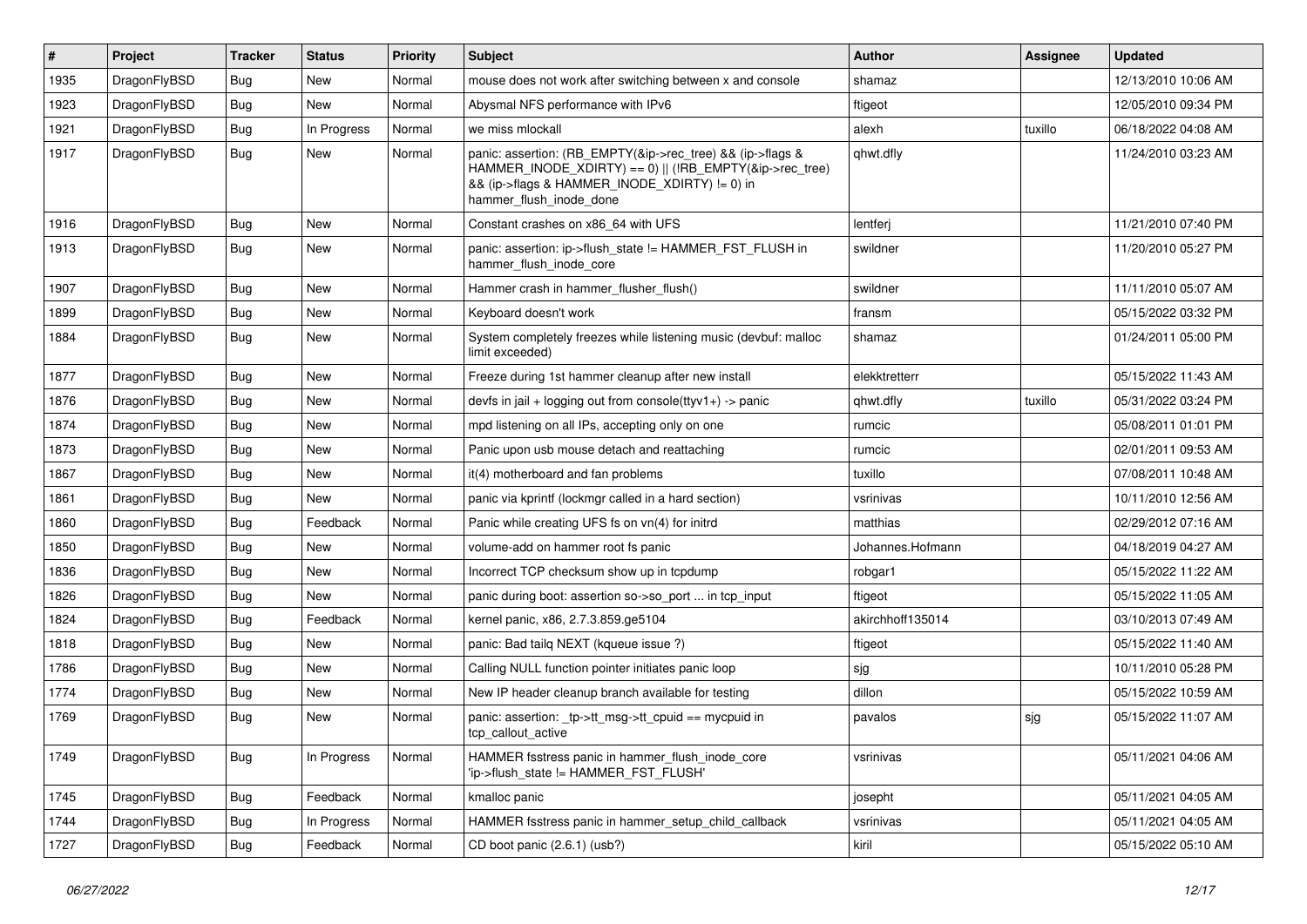| #    | Project      | <b>Tracker</b> | <b>Status</b> | <b>Priority</b> | <b>Subject</b>                                                                                  | Author           | Assignee | <b>Updated</b>      |
|------|--------------|----------------|---------------|-----------------|-------------------------------------------------------------------------------------------------|------------------|----------|---------------------|
| 1718 | DragonFlyBSD | <b>Bug</b>     | Feedback      | Normal          | IDE disk drive not detected by x86_64 2.6.1 Live CD                                             | bcox             |          | 11/27/2021 08:25 AM |
| 1717 | DragonFlyBSD | <b>Bug</b>     | Feedback      | Normal          | HAMMER panic in hammer cursor down()                                                            | josepht1         |          | 05/11/2021 04:05 AM |
| 1700 | DragonFlyBSD | Submit         | In Progress   | Normal          | skip boot2 menu on <enter></enter>                                                              | Johannes.Hofmann | tuxillo  | 05/15/2022 08:35 AM |
| 1695 | DragonFlyBSD | <b>Bug</b>     | New           | Normal          | NFS-related system breakdown                                                                    | Anonymous        |          | 04/10/2014 12:35 AM |
| 1672 | DragonFlyBSD | <b>Bug</b>     | Feedback      | Normal          | panic (trap 12) around btree_search() in 2.4.1-RELEASE                                          | floid            |          | 01/19/2015 03:36 AM |
| 1669 | DragonFlyBSD | <b>Bug</b>     | In Progress   | Normal          | Drive wont open using button                                                                    | elekktretterr    |          | 02/29/2012 12:05 PM |
| 1668 | DragonFlyBSD | <b>Bug</b>     | Feedback      | Normal          | Power button not working                                                                        | elekktretterr    |          | 03/10/2013 06:22 AM |
| 1661 | DragonFlyBSD | <b>Bug</b>     | In Progress   | Normal          | panic on password entry mount smb filesystem                                                    | vsrinivas        |          | 11/27/2021 08:29 AM |
| 1634 | DragonFlyBSD | <b>Bug</b>     | <b>New</b>    | Normal          | panic: spin lock: 0xe4ad1320, indefinitive wait!                                                | elekktretterr    |          | 01/19/2015 03:21 AM |
| 1618 | DragonFlyBSD | <b>Bug</b>     | Feedback      | Normal          | collision for 'struct pmap' when using RPC and <sys user.h=""></sys>                            | carenas          |          | 05/11/2021 04:05 AM |
| 1613 | DragonFlyBSD | <b>Bug</b>     | Feedback      | Normal          | USB Keyboard not working on master                                                              | elekktretterr    |          | 05/11/2021 04:05 AM |
| 1594 | DragonFlyBSD | <b>Bug</b>     | New           | Normal          | Kernel panic during boot from Live CD on Dell E6400                                             | bodie            |          | 05/11/2021 03:54 AM |
| 1593 | DragonFlyBSD | <b>Bug</b>     | Feedback      | Normal          | panic: assertion: $ccb == ap > ap$ err $ccb$ in ahci put err $ccb$                              | ftigeot          | ftigeot  | 05/15/2022 05:09 AM |
| 1592 | DragonFlyBSD | <b>Bug</b>     | Feedback      | Normal          | AcpiOSUnmapMemory: Warning, deallocation did not track<br>allocation.                           | eocallaghan      |          | 06/02/2014 07:45 AM |
| 1591 | DragonFlyBSD | <b>Bug</b>     | Feedback      | Normal          | Lenovo X301 hangs with AHCI Driver CMD TIMEOUT<br>STS=d0 <bsy></bsy>                            | eocallaghan      |          | 05/11/2021 04:05 AM |
| 1587 | DragonFlyBSD | <b>Bug</b>     | Feedback      | Normal          | can't gdb across fork                                                                           | corecode         | tuxillo  | 05/11/2021 03:54 AM |
| 1584 | DragonFlyBSD | <b>Bug</b>     | In Progress   | Normal          | can't use ssh from jail: debug1: read_passphrase: can't open<br>/dev/tty: Device busy           | corecode         | tuxillo  | 05/11/2021 03:53 AM |
| 1583 | DragonFlyBSD | <b>Bug</b>     | In Progress   | Normal          | panic: assertion: cursor->trans->sync_lock_refs > 0 in<br>hammer_recover_cursor                 | corecode         | tuxillo  | 05/11/2021 03:53 AM |
| 1580 | DragonFlyBSD | <b>Bug</b>     | Feedback      | Normal          | Panic (Fatal trap 12: page fault while in kernel mode) while playing<br>with pf and netif names | rumcic           |          | 12/21/2018 01:21 AM |
| 1579 | DragonFlyBSD | <b>Bug</b>     | Feedback      | Normal          | dfly 2.4.1 does not like HP DL360G4p and Smart Array 6400 with<br><b>MSA20</b>                  | tomaz.borstnar   | tuxillo  | 06/02/2014 02:44 PM |
| 1577 | DragonFlyBSD | Bug            | Feedback      | Normal          | panic: assertion: leaf->base.obj_id == ip->obj_id in<br>hammer_ip_delete_range                  | qhwt+dfly        |          | 05/11/2021 04:01 AM |
| 1563 | DragonFlyBSD | Bug            | Feedback      | Normal          | reset(1) doesn't reset terminal to the defaults                                                 | hasso            |          | 03/10/2013 04:17 AM |
| 1560 | DragonFlyBSD | Bug            | Feedback      | Normal          | Unable to modify partition table on ThinkPad T61p during install                                | rehsack          |          | 01/15/2015 08:57 AM |
| 1559 | DragonFlyBSD | <b>Bug</b>     | New           | Normal          | kernel trap                                                                                     | phma             |          | 11/27/2021 08:43 AM |
| 1556 | DragonFlyBSD | <b>Bug</b>     | New           | Normal          | many processes stuck in "hmrrcm", system unusable                                               | corecode         | tuxillo  | 05/11/2021 03:52 AM |
| 1547 | DragonFlyBSD | Bug            | In Progress   | Normal          | disklabel64 automatic sizing                                                                    | corecode         | tuxillo  | 05/11/2021 03:52 AM |
| 1528 | DragonFlyBSD | <b>Bug</b>     | In Progress   | Normal          | ktrace does not show proper return values for pipe(2)                                           | corecode         | tuxillo  | 05/11/2021 03:52 AM |
| 1525 | DragonFlyBSD | <b>Bug</b>     | New           | Normal          | boehm-gc problems                                                                               | hasso            |          | 10/13/2012 07:13 PM |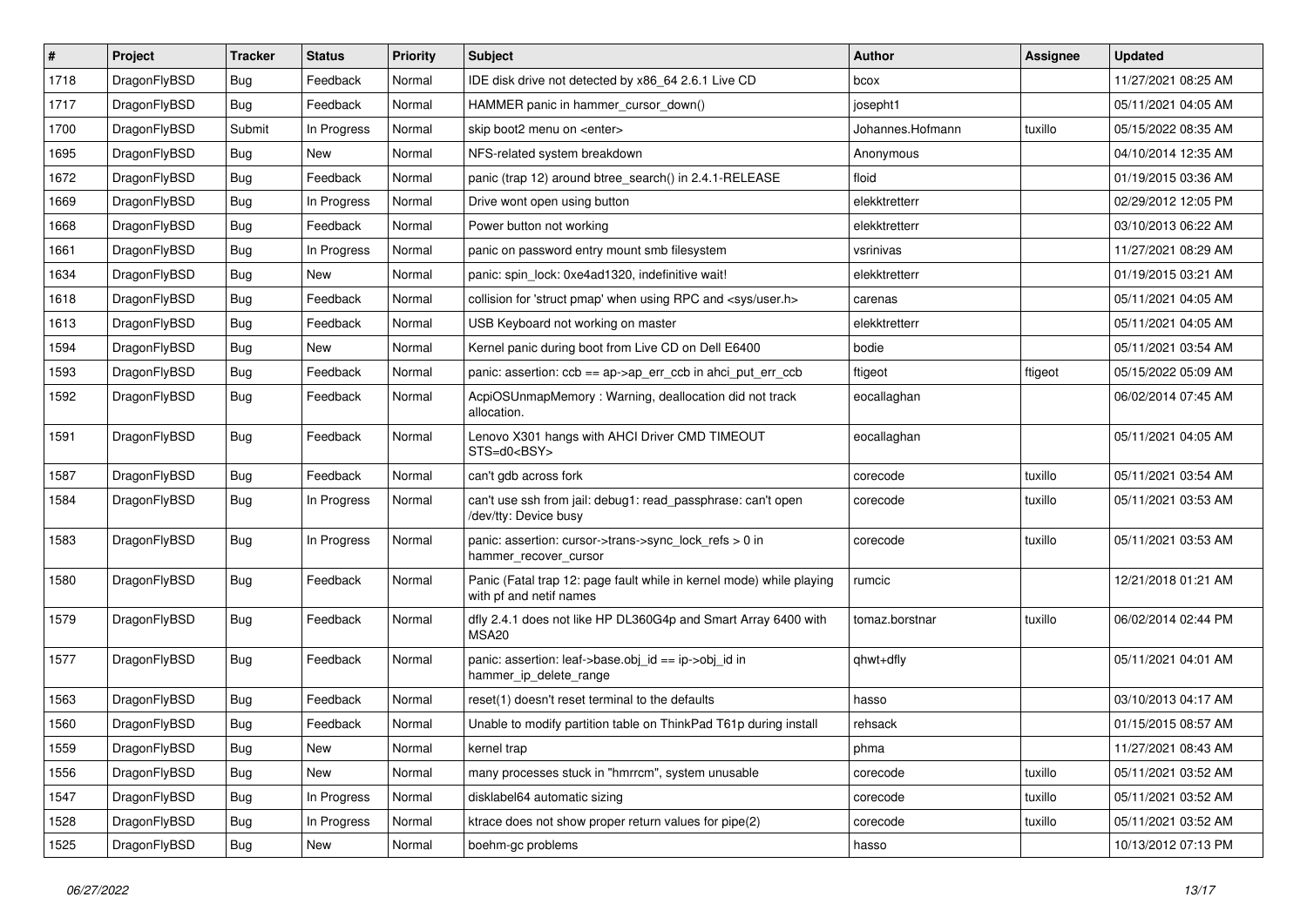| #    | Project      | <b>Tracker</b> | <b>Status</b> | <b>Priority</b> | Subject                                                                                                                                                  | Author        | <b>Assignee</b> | <b>Updated</b>      |
|------|--------------|----------------|---------------|-----------------|----------------------------------------------------------------------------------------------------------------------------------------------------------|---------------|-----------------|---------------------|
| 1521 | DragonFlyBSD | <b>Bug</b>     | Feedback      | Normal          | amd64 2.4 livecd won't mount root at boot                                                                                                                | bolapara      |                 | 01/28/2018 03:45 AM |
| 1502 | DragonFlyBSD | <b>Bug</b>     | In Progress   | Normal          | Lock while deleting files from nohistory HAMMER directories                                                                                              | hasso         |                 | 03/10/2013 04:28 AM |
| 1489 | DragonFlyBSD | <b>Bug</b>     | Feedback      | Normal          | panic: ufs dirbad: bad dir                                                                                                                               | rumcic        |                 | 03/10/2013 04:34 AM |
| 1486 | DragonFlyBSD | Bug            | Feedback      | Normal          | Interrupt storm related to SATA DVD device                                                                                                               | hasso         |                 | 05/11/2021 04:01 AM |
| 1481 | DragonFlyBSD | <b>Bug</b>     | Feedback      | Normal          | panic: assertion: kva_p(buf) in soopt_from_kbuf (after ipfw pipe<br>show, 2.2.1-R)                                                                       | combiner      |                 | 05/11/2021 04:01 AM |
| 1475 | DragonFlyBSD | <b>Bug</b>     | In Progress   | Normal          | kernel blocks with low memory and syscons setting a high res mode<br>/ scrollback                                                                        | corecode      | tuxillo         | 05/11/2021 03:52 AM |
| 1474 | DragonFlyBSD | <b>Bug</b>     | <b>New</b>    | Normal          | ithread 1 unexpectedly rescheduled                                                                                                                       | corecode      | tuxillo         | 05/11/2021 03:52 AM |
| 1469 | DragonFlyBSD | <b>Bug</b>     | In Progress   | Normal          | Hammer history security concern                                                                                                                          | corecode      | tuxillo         | 05/11/2021 03:52 AM |
| 1463 | DragonFlyBSD | <b>Bug</b>     | New           | Normal          | Mountroot before drives are initialized                                                                                                                  | elekktretterr |                 | 12/07/2010 01:30 PM |
| 1456 | DragonFlyBSD | Bug            | Feedback      | Normal          | Microsoft wireless desktop problems                                                                                                                      | elekktretterr |                 | 01/15/2015 08:34 AM |
| 1454 | DragonFlyBSD | <b>Bug</b>     | Feedback      | Normal          | Unable to boot from external USB DVD drive                                                                                                               | elekktretterr |                 | 05/11/2021 04:01 AM |
| 1448 | DragonFlyBSD | Bug            | Feedback      | Normal          | panic: assertion: tp->tt_msg->tt_cpuid == mycpuid in<br>tcp_callout_active tcp_output tcp_usr_send netmsg_pru_send<br>netmsg_service tcpmsg_service_loop | dillon        |                 | 05/11/2021 04:00 AM |
| 1442 | DragonFlyBSD | Bug            | <b>New</b>    | Normal          | blocking SIGSEGV and triggering a segment violation produces an<br>all CPU consuming process                                                             | corecode      | tuxillo         | 05/11/2021 03:52 AM |
| 1440 | DragonFlyBSD | Bug            | <b>New</b>    | Normal          | ptrace/gdb doesn't work after process blocks SIGTRAP                                                                                                     | corecode      | tuxillo         | 05/11/2021 03:52 AM |
| 1430 | DragonFlyBSD | Bug            | <b>New</b>    | Normal          | Buggy $w(1)$ ?                                                                                                                                           | hasso         | alexh           | 11/24/2010 08:09 AM |
| 1429 | DragonFlyBSD | <b>Bug</b>     | Feedback      | Normal          | vkernel bug - "mfree: m->m_nextpkt != NULL"                                                                                                              | dillon        |                 | 05/11/2021 04:00 AM |
| 1411 | DragonFlyBSD | <b>Bug</b>     | Feedback      | Normal          | Burning doesn't work with ahci(4)                                                                                                                        | hasso         | dillon          | 05/11/2021 04:00 AM |
| 1398 | DragonFlyBSD | Submit         | In Progress   | Normal          | hdestroy(3) restricts hash key to point to malloc'ed space                                                                                               | Anonymous     |                 | 08/20/2021 04:06 PM |
| 1397 | DragonFlyBSD | <b>Bug</b>     | Feedback      | Normal          | jobs -I output inconsistency when called from script                                                                                                     | Anonymous     | tuxillo         | 05/15/2022 05:07 AM |
| 1390 | DragonFlyBSD | <b>Bug</b>     | In Progress   | Normal          | Use id_t type for {get,set}priority()                                                                                                                    | Anonymous     | tuxillo         | 07/05/2019 02:18 AM |
| 1387 | DragonFlyBSD | <b>Bug</b>     | Feedback      | Normal          | zero-size malloc and ps: kvm_getprocs: Bad address                                                                                                       | qhwt+dfly     |                 | 05/11/2021 04:00 AM |
| 1368 | DragonFlyBSD | <b>Bug</b>     | In Progress   | Normal          | suspend signal race?                                                                                                                                     | qhwt+dfly     |                 | 05/11/2021 03:51 AM |
| 1336 | DragonFlyBSD | Bug            | In Progress   | Normal          | Still looking for reports of missed directory entries w/ HAMMER                                                                                          | dillon        |                 | 05/11/2021 04:00 AM |
| 1332 | DragonFlyBSD | Bug            | Feedback      | Normal          | DFBSD 2.2 - Booting usbcdrom/usbsticks on thinkpad hangs on<br>"BTX Halted"                                                                              | tuxillo       |                 | 05/11/2021 04:00 AM |
| 1330 | DragonFlyBSD | <b>Bug</b>     | Feedback      | Normal          | Hammer, usb disk, SYNCHRONIZE CACHE failure                                                                                                              | josepht       |                 | 06/02/2014 04:56 AM |
| 1307 | DragonFlyBSD | <b>Bug</b>     | In Progress   | Normal          | hammer tid -2 shows unexpected result                                                                                                                    | corecode      |                 | 10/18/2016 05:29 PM |
| 1302 | DragonFlyBSD | <b>Bug</b>     | In Progress   | Normal          | Checkpoint regression?                                                                                                                                   | sjg           | sjg             | 07/10/2013 05:22 PM |
| 1293 | DragonFlyBSD | <b>Bug</b>     | New           | Normal          | 2.2.1-REL Installer Request                                                                                                                              | mk            | tuxillo         | 05/11/2021 04:00 AM |
| 1287 | DragonFlyBSD | Bug            | Feedback      | Normal          | altq configuration doesn't work                                                                                                                          | corecode      | tuxillo         | 05/11/2021 03:51 AM |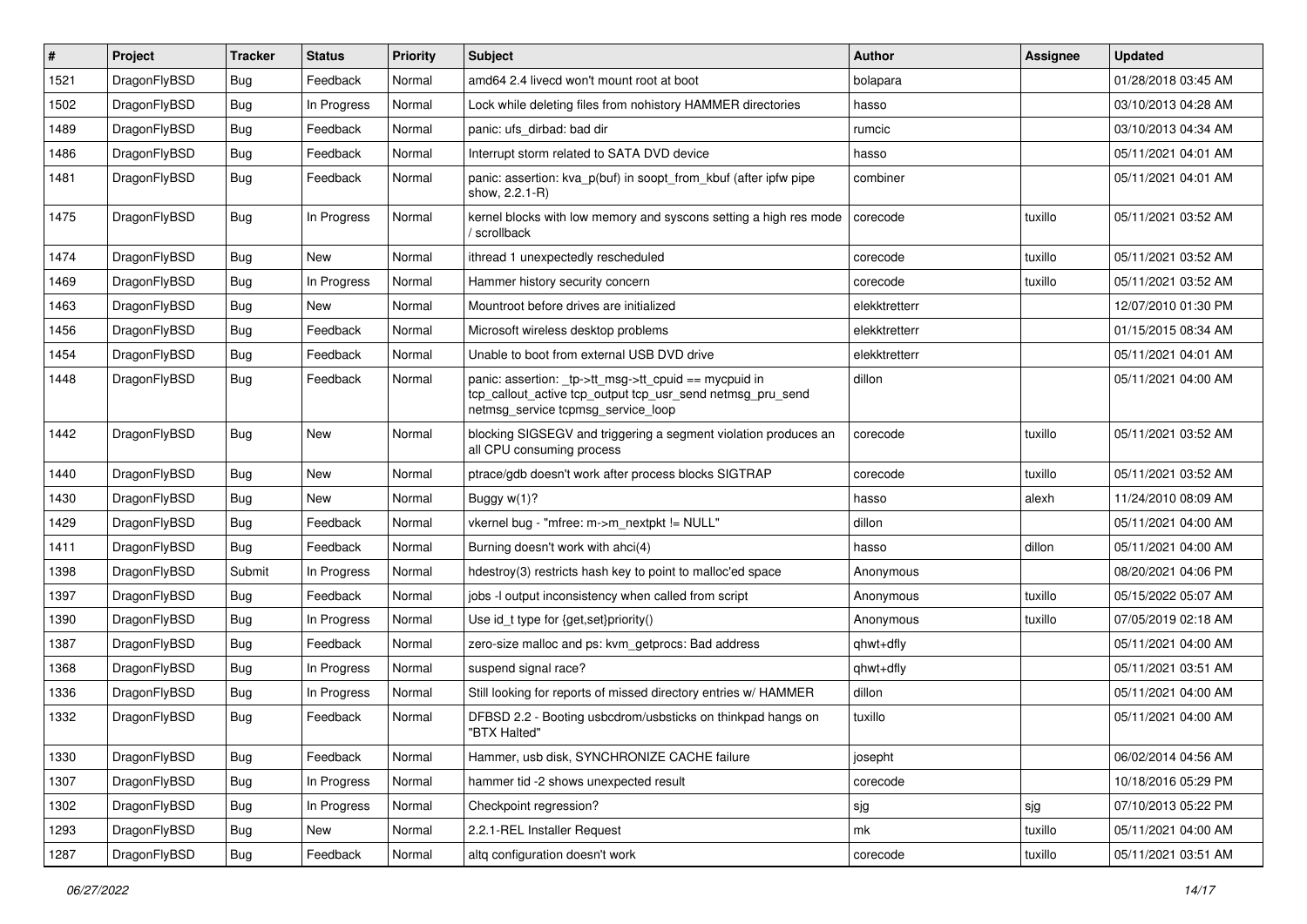| $\vert$ # | Project      | <b>Tracker</b> | <b>Status</b> | <b>Priority</b> | Subject                                                                                 | <b>Author</b>     | <b>Assignee</b> | <b>Updated</b>      |
|-----------|--------------|----------------|---------------|-----------------|-----------------------------------------------------------------------------------------|-------------------|-----------------|---------------------|
| 1282      | DragonFlyBSD | <b>Bug</b>     | Feedback      | Normal          | panic (trap 12) when booting SMP kernel on Atom 330 (dual core)                         | tomaz.borstnar    |                 | 05/11/2021 04:00 AM |
| 1250      | DragonFlyBSD | <b>Bug</b>     | Feedback      | Normal          | Panic upon plugging an USB flash drive into the machine                                 | rumcic            |                 | 03/10/2013 05:17 AM |
| 1249      | DragonFlyBSD | <b>Bug</b>     | Feedback      | Normal          | panic: ffs_vfree: freeing free inode                                                    | rumcic            |                 | 03/10/2013 05:13 AM |
| 1246      | DragonFlyBSD | <b>Bug</b>     | New           | Normal          | bad resolution (monitor desync) with livedvd                                            | Przem0l           |                 | 02/18/2014 06:29 AM |
| 1218      | DragonFlyBSD | Bug            | In Progress   | Normal          | panic: assertion: error == 0 in hammer_start_transaction                                | rumcic            |                 | 05/11/2021 04:00 AM |
| 1194      | DragonFlyBSD | <b>Bug</b>     | New           | Normal          | SCSI errors while trying to copy photos from my camera                                  | elekktretterr     |                 | 01/14/2015 04:39 PM |
| 1193      | DragonFlyBSD | <b>Bug</b>     | New           | Normal          | kernel doesn't recognize cdrom drive                                                    | nonsolosoft       |                 | 01/25/2014 09:11 PM |
| 1192      | DragonFlyBSD | Submit         | New           | Normal          | KKASSERTs in sys/kern/uipc_{msg,socket}.c are too strict                                | rumcic            |                 | 05/11/2021 04:07 AM |
| 1181      | DragonFlyBSD | <b>Bug</b>     | In Progress   | Normal          | ACX111 panic                                                                            | elekktretterr     |                 | 05/11/2021 04:00 AM |
| 1144      | DragonFlyBSD | <b>Bug</b>     | Feedback      | Normal          | Incorrect clock under KVM                                                               | msylvan           |                 | 03/09/2013 01:17 PM |
| 1101      | DragonFlyBSD | <b>Bug</b>     | Feedback      | Normal          | ohci related panic                                                                      | polachok          |                 | 05/11/2021 04:00 AM |
| 1030      | DragonFlyBSD | <b>Bug</b>     | In Progress   | Normal          | msdosfs umount panic                                                                    | corecode          | tuxillo         | 05/11/2021 03:51 AM |
| 998       | DragonFlyBSD | <b>Bug</b>     | In Progress   | Normal          | Unconfiguring a vn while it is mounted                                                  | rumcic            | tuxillo         | 05/11/2021 04:00 AM |
| 989       | DragonFlyBSD | <b>Bug</b>     | New           | Normal          | installer/fdisk trouble with wrapped values                                             | Discodestroyer    |                 | 02/18/2014 06:27 AM |
| 979       | DragonFlyBSD | Bug            | Feedback      | Normal          | Failure-prone USB mass storage (SB600? msdosfs? CAM?)                                   | floid             |                 | 01/15/2015 08:38 AM |
| 911       | DragonFlyBSD | Bug            | Feedback      | Normal          | kldload/kernel linker can exceed malloc reserve and panic system                        | corecode          | tuxillo         | 05/11/2021 03:51 AM |
| 901       | DragonFlyBSD | Bug            | Feedback      | Normal          | route show needs to get data from all cpus                                              | corecode          | tuxillo         | 05/11/2021 03:50 AM |
| 847       | DragonFlyBSD | Bug            | Feedback      | Normal          | processes getting stuck on mount point                                                  | corecode          | tuxillo         | 05/11/2021 03:50 AM |
| 846       | DragonFlyBSD | <b>Bug</b>     | Feedback      | Normal          | USB bugs:usb mouse can't used!                                                          | frankning         |                 | 01/15/2015 08:36 AM |
| 806       | DragonFlyBSD | Bug            | Feedback      | Normal          | boot error on MacBook                                                                   | tralamazza        |                 | 06/04/2022 05:28 AM |
| 781       | DragonFlyBSD | Bug            | In Progress   | Normal          | fdisk uses wrong geometry on usb flash drives                                           | corecode          | tuxillo         | 05/11/2021 03:50 AM |
| 742       | DragonFlyBSD | Bug            | In Progress   | Normal          | umount problems with multiple mounts                                                    | corecode          | tuxillo         | 06/25/2022 04:02 AM |
| 731       | DragonFlyBSD | Bug            | New           | Normal          | system freeze on "slice too large"                                                      | corecode          | tuxillo         | 06/25/2022 04:01 AM |
| 604       | DragonFlyBSD | <b>Bug</b>     | In Progress   | Normal          | 1.8.1-RELEASE - clock runs fast on mainboard ASUS P5A-B                                 | yeti              |                 | 05/11/2021 03:55 AM |
| 570       | DragonFlyBSD | Bug            | Feedback      | Normal          | 1.8.x: ACPI problems                                                                    | qhwt+dfly         |                 | 06/02/2014 03:45 AM |
| 341       | DragonFlyBSD | Bug            | New           | Normal          | Vinum erroneously repors devices as busy                                                | corecode          | swildner        | 01/21/2012 04:50 AM |
| 331       | DragonFlyBSD | Bug            | In Progress   | Normal          | ftpsesame (aka Bridging S01E03)                                                         | bastyaelvtars     |                 | 03/09/2013 12:28 PM |
| 243       | DragonFlyBSD | <b>Bug</b>     | Feedback      | Normal          | weird behavior in the shell                                                             | swildner          |                 | 05/31/2022 02:51 PM |
| 168       | DragonFlyBSD | <b>Bug</b>     | In Progress   | Normal          | Livelocked limit engaged while trying to setup IPW wireless                             | mschacht          | sepherosa       | 05/11/2021 04:05 AM |
| 3266      | DragonFlyBSD | <b>Bug</b>     | New           | High            | Filesystems broken due to "KKASSERT(count &<br>TOK_COUNTMASK);"                         | tkusumi           |                 | 03/15/2021 01:21 PM |
| 3240      | DragonFlyBSD | <b>Bug</b>     | New           | High            | compile error because of openssl with /usr/dports/security/rhash for<br>mysql 8 install | <b>UlasSAYGIN</b> |                 | 06/04/2020 08:05 AM |
| 3205      | DragonFlyBSD | <b>Bug</b>     | Feedback      | High            | Go compiler net test failing                                                            | t_dfbsd           | tuxillo         | 05/10/2021 02:45 AM |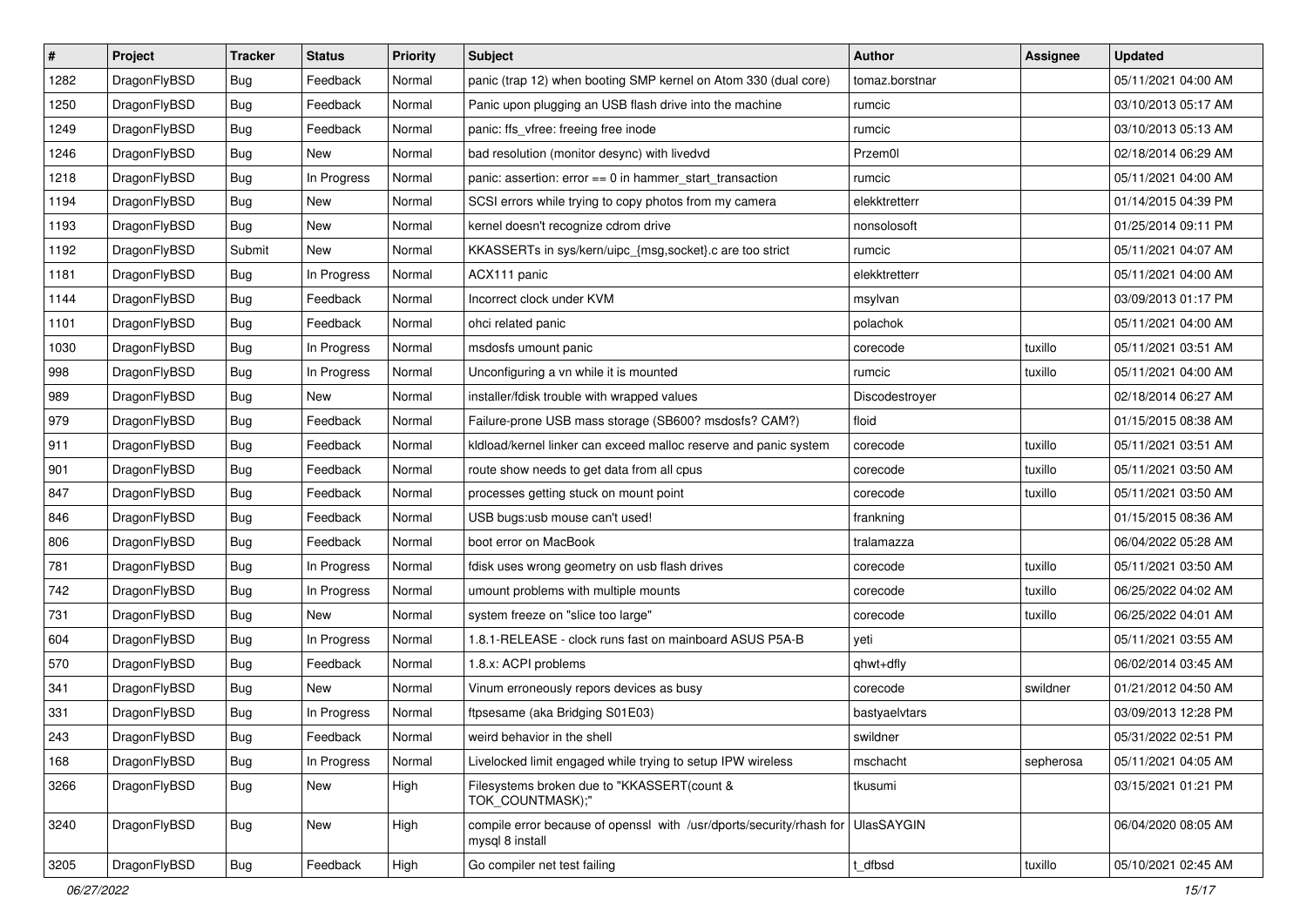| #    | Project      | <b>Tracker</b> | <b>Status</b> | <b>Priority</b> | Subject                                                                                                                                                     | Author            | Assignee  | <b>Updated</b>      |
|------|--------------|----------------|---------------|-----------------|-------------------------------------------------------------------------------------------------------------------------------------------------------------|-------------------|-----------|---------------------|
| 3194 | DragonFlyBSD | Bug            | New           | High            | Hammer kernel crash on mirror-stream of PFS after upgrade<br>(assertion "cursor->flags &<br>HAMMER_CURSOR_ITERATE_CHECK" failed in<br>hammer_btree_iterate) | Anonymous         |           | 06/29/2019 01:32 PM |
| 3129 | DragonFlyBSD | <b>Bug</b>     | <b>New</b>    | High            | Kernel panic with 5.2.0 on A2SDi-4C-HLN4F                                                                                                                   | stateless         |           | 04/24/2018 12:50 AM |
| 3124 | DragonFlyBSD | Bug            | New           | High            | DragonFlyBSD 5.0.2 with Hammer2 with UEFI install doesn't boot                                                                                              | wiesl             |           | 06/18/2019 05:07 AM |
| 3111 | DragonFlyBSD | <b>Bug</b>     | In Progress   | High            | Mouse lags every second heavily under X11                                                                                                                   | mneumann          |           | 12/12/2017 09:46 PM |
| 2930 | DragonFlyBSD | <b>Bug</b>     | New           | High            | 'objcache' causes panic during 'nfs_readdir'                                                                                                                | tofergus          |           | 07/26/2016 01:09 PM |
| 2915 | DragonFlyBSD | <b>Bug</b>     | <b>New</b>    | High            | Hammer mirror-copy problem                                                                                                                                  | t dfbsd           |           | 08/25/2016 05:28 AM |
| 2870 | DragonFlyBSD | Bug            | <b>New</b>    | High            | Broken text and icons when glamor acceleration is used                                                                                                      | 375gnu            | ftigeot   | 01/31/2016 12:13 AM |
| 2828 | DragonFlyBSD | <b>Bug</b>     | New           | High            | On AMD APUs and Bulldozer CPUs, the machdep.cpu_idle_hlt<br>sysctl should be 3 by default                                                                   | vadaszi           | vadaszi   | 05/11/2021 04:07 AM |
| 2825 | DragonFlyBSD | Bug            | <b>New</b>    | High            | 3x dhclient = hanging system (objcache exhausted)                                                                                                           | jaccovonb         | sepherosa | 05/11/2021 03:55 AM |
| 2736 | DragonFlyBSD | <b>Bug</b>     | New           | High            | kernel panics on acpi timer probe function                                                                                                                  | cnb               |           | 05/11/2021 03:55 AM |
| 2657 | DragonFlyBSD | Bug            | <b>New</b>    | High            | Needs acl to migrate our servers                                                                                                                            | ferney            |           | 03/31/2014 11:37 AM |
| 2638 | DragonFlyBSD | <b>Bug</b>     | Feedback      | High            | Fix machdep.pmap mmu optimize                                                                                                                               | tuxillo           |           | 05/11/2021 04:07 AM |
| 2547 | DragonFlyBSD | <b>Bug</b>     | <b>New</b>    | High            | crashed while doing a dry run of pkg_rolling-replace                                                                                                        | phma              |           | 04/18/2013 10:40 PM |
| 2495 | DragonFlyBSD | Bug            | New           | High            | DFBSD v3.3.0.960.g553fe7 - ocnt != 0" failed in<br>prop object release                                                                                      | tuxillo           |           | 05/31/2022 04:08 PM |
| 2421 | DragonFlyBSD | <b>Bug</b>     | <b>New</b>    | High            | Kernel panic: vm_fault: page 0xc0f70000 not busy!                                                                                                           | lentferj          |           | 10/03/2012 08:16 AM |
| 2396 | DragonFlyBSD | Bug            | Feedback      | High            | Latest 3.1 development version core dumps while destroying master<br><b>PFS</b>                                                                             | sgeorge           |           | 01/23/2013 04:10 PM |
| 2347 | DragonFlyBSD | Bug            | Feedback      | High            | Hammer PFSes destroy does not give back full space allocated to<br><b>PFS</b>                                                                               | sgeorge           |           | 07/19/2012 01:11 AM |
| 2296 | DragonFlyBSD | Bug            | In Progress   | High            | panic: assertion "m->wire_count > 0" failed                                                                                                                 | thomas.nikolajsen |           | 08/30/2012 06:09 AM |
| 2140 | DragonFlyBSD | Bug            | <b>New</b>    | High            | hammer_io_delallocate panic with 'duplicate entry' message                                                                                                  | ttw               |           | 10/07/2011 12:22 PM |
| 2117 | DragonFlyBSD | <b>Bug</b>     | New           | High            | ACPI and/or bce(4) problem with 2.11.0.673.g0d557 on HP DL380<br>G6                                                                                         | pauska            |           | 08/22/2011 10:15 AM |
| 2071 | DragonFlyBSD | Bug            | New           | High            | Panic on assertion: (int)(flg->seq - seq) > 0 in hammer_flusher_flush<br>after inode error                                                                  | vsrinivas         |           | 06/12/2011 07:59 AM |
| 1920 | DragonFlyBSD | <b>Bug</b>     | New           | High            | system hangs                                                                                                                                                | zhtw              |           | 11/22/2010 08:59 AM |
| 1831 | DragonFlyBSD | Bug            | Feedback      | High            | HAMMER "malloc limit exceeded" panic                                                                                                                        | eocallaghan       | dillon    | 06/04/2022 04:38 AM |
| 1198 | DragonFlyBSD | <b>Bug</b>     | New           | High            | DDB loops panic in db read bytes                                                                                                                            | corecode          | tuxillo   | 05/11/2021 03:51 AM |
| 1185 | DragonFlyBSD | <b>Bug</b>     | New           | High            | need a tool to merge changes into /etc                                                                                                                      | wa1ter            |           | 02/18/2014 06:02 AM |
| 884  | DragonFlyBSD | <b>Bug</b>     | In Progress   | High            | Performance/memory problems under filesystem IO load                                                                                                        | hasso             |           | 05/11/2021 03:50 AM |
| 3113 | DragonFlyBSD | <b>Bug</b>     | In Progress   | Urgent          | Booting vKernel fails due being out of swap space                                                                                                           | tcullen           |           | 05/11/2021 04:14 AM |